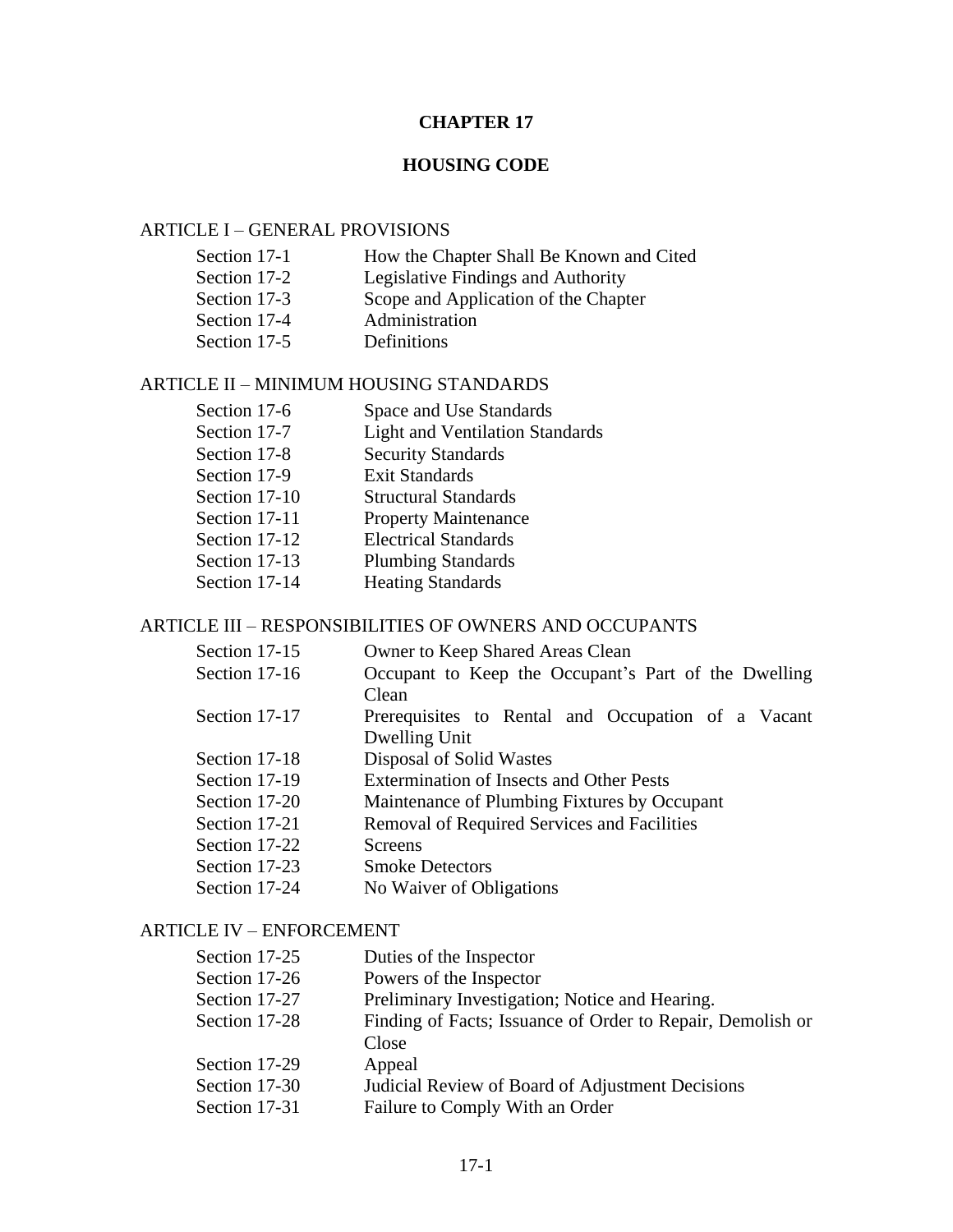| Section 17-32 | <b>Abandonment of Property</b>                    |
|---------------|---------------------------------------------------|
| Section 17-33 | Failure to Vacate the Premises                    |
| Section 17-34 | Supplemental Powers of the Inspector and Board of |
|               | Adjustment                                        |
| Section 17-35 | Service of Orders, Complaints and Certificates    |
| Section 17-36 | In Rem Action by Inspector; Placarding            |
| Section 17-37 | Cost a Lien on the Premises                       |
| Section 17-38 | Rehabilitating Dwellings for Affordable Housing   |
| Section 17-39 | Penalties and Remedies for Violations             |
| Section 17-40 | <b>Conflict With Other Provisions</b>             |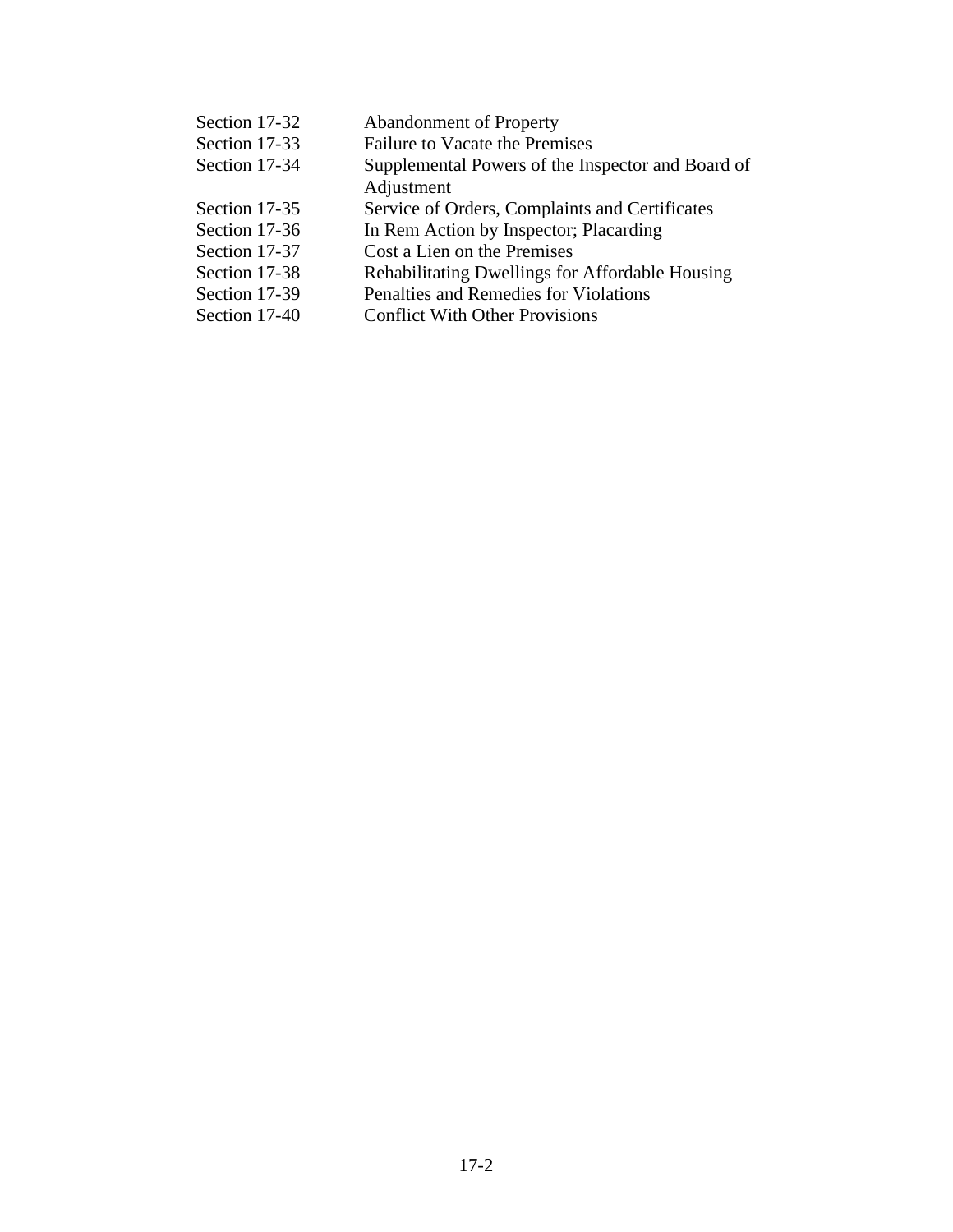# **Article I**

## **GENERAL PROVISIONS**

## **Section 17-1 How the Chapter Shall Be Known and Cited**

The rules and regulations prescribed by this Chapter, shall be known and may be cited as "The Housing Code of the Town of Carrboro" and will be referred to hereinafter as "this Chapter."

## **Section 17-2 Legislative Findings and Authority**

The Town Council hereby finds and declares that there exists in the Town of Carrboro housing which is unfit for human habitation due to dilapidation, defects increasing the hazards of fire, accidents or other calamities, lack of ventilation, light or sanitary facilities, and other conditions rendering such housing unsafe or unsanitary, or dangerous or detrimental to the health or safety, or otherwise inimical to the welfare of the residents of the Town of Carrboro. Accordingly, the Town Council finds that a public necessity exists to exercise the police powers of the Town pursuant to Part 6, Article 19 of Chapter 160A of the General Statutes of North Carolina, as now or hereafter amended, to cause the repair and rehabilitation, closing or demolishing of such housing in the manner herein provided.

## **Section 17-3 Scope and Application of the Chapter**

(a) The provisions of this Chapter shall apply to any dwelling, irrespective of when such building was constructed, altered or repaired. Portable, mobile or modular buildings or structures, including trailers, when used or intended for use as a dwelling within the Town shall be subject to the applicable provisions of this Chapter.

(b) The provisions of this Chapter shall be applicable within the corporate limits of the Town and its extraterritorial planning jurisdiction (but not including the Joint Planning Area).

## **Section 17-4 Administration**

(a) Administration and enforcement of this Chapter shall be the responsibility of the Inspector. (See Section 17-5(15), 17-25 and 17-26 of this Chapter.)

(b) For the purposes of this Chapter, notice to any owner's agent shall be deemed to be notice to the owner.

## **Section 17-5 Definitions**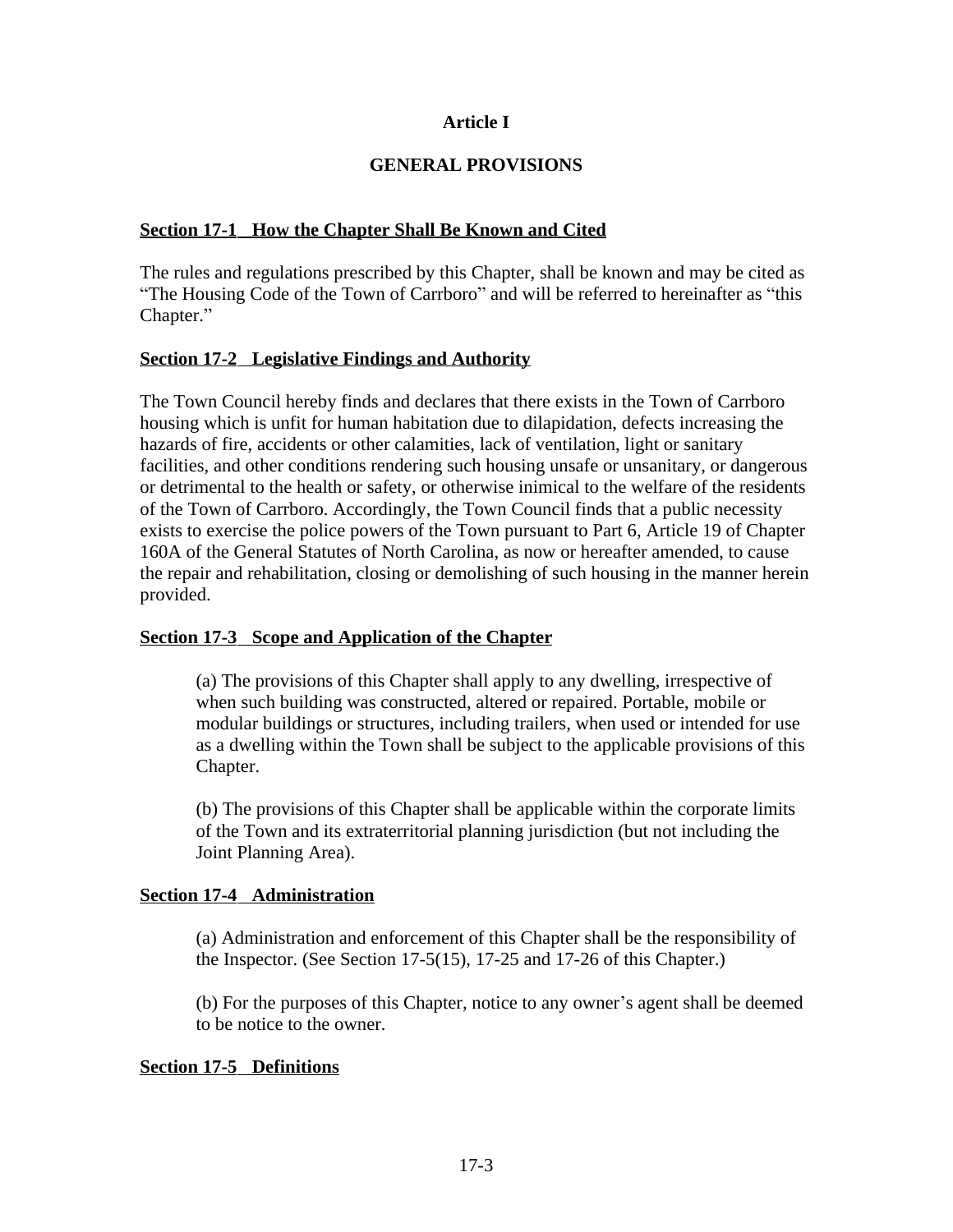Unless a different meaning clearly appears from the context, the following words and terms, whenever used or referred to in this Chapter, shall have the meanings set forth below:

(1) *Basement*. A building story with fifty percent or more of its cubic area below finish grade.

(2) *Boarding House*. A residential use consisting of at least one dwelling unit together with more than two rooms that are rented out or designed or intended to be rented but which rooms, individually or collectively, do not constitute separate dwelling units. A boarding house, which can also be referred to as a "rooming house," is distinguished from tourist homes and bed and breakfasts in that the former is designed to be occupied by longer term residents (at least month-tomonth) as opposed to overnight or weekly guests.

(3) *Building Code*. The North Carolina State Building Code which has been established pursuant to G.S. § 143, Article 9. Unless otherwise stated, all references to the building code shall be to the most recent edition of the North Carolina State Building Code.

(4) *Certificate of Occupancy*. Written certification by the Inspector that a dwelling or dwelling unit complies with the requirements of this Chapter and all other applicable provisions of the Carrboro Town Code, North Carolina General Statutes and North Carolina administrative regulations.

(5) *Common Area*. That space within any dwelling which is open to use or access by the residents of the dwelling and their guests and invitees.

(6) *Common Hall*. A hallway within any dwelling which is open to use or access by the residents of the dwelling and their guests and invitees.

(7) *Common Stairway*. Any stairway or stairwell within any dwelling which is open to use or access by the residents of the dwelling and their guests and invitees.

(8) *Disposal Facilities*. Mobile containers or dumpsters, as those terms are used in Carrboro Town Code Chapter 11.

(9) *Dwelling*. Any building, structure, manufactured home or mobile home, or part thereof, used and occupied for human habitation or intended to be so used, and includes any outhouses and appurtenances belonging thereto or usually enjoyed therewith, except that it does not include any manufactured home or mobile home, which is used solely for a seasonal vacation purpose. The term "housing" is used synonymously with "dwelling." The term "dwelling" includes dwelling unit, rooming unit, boarding house, multi-family dwelling, and any other form of permanent housing.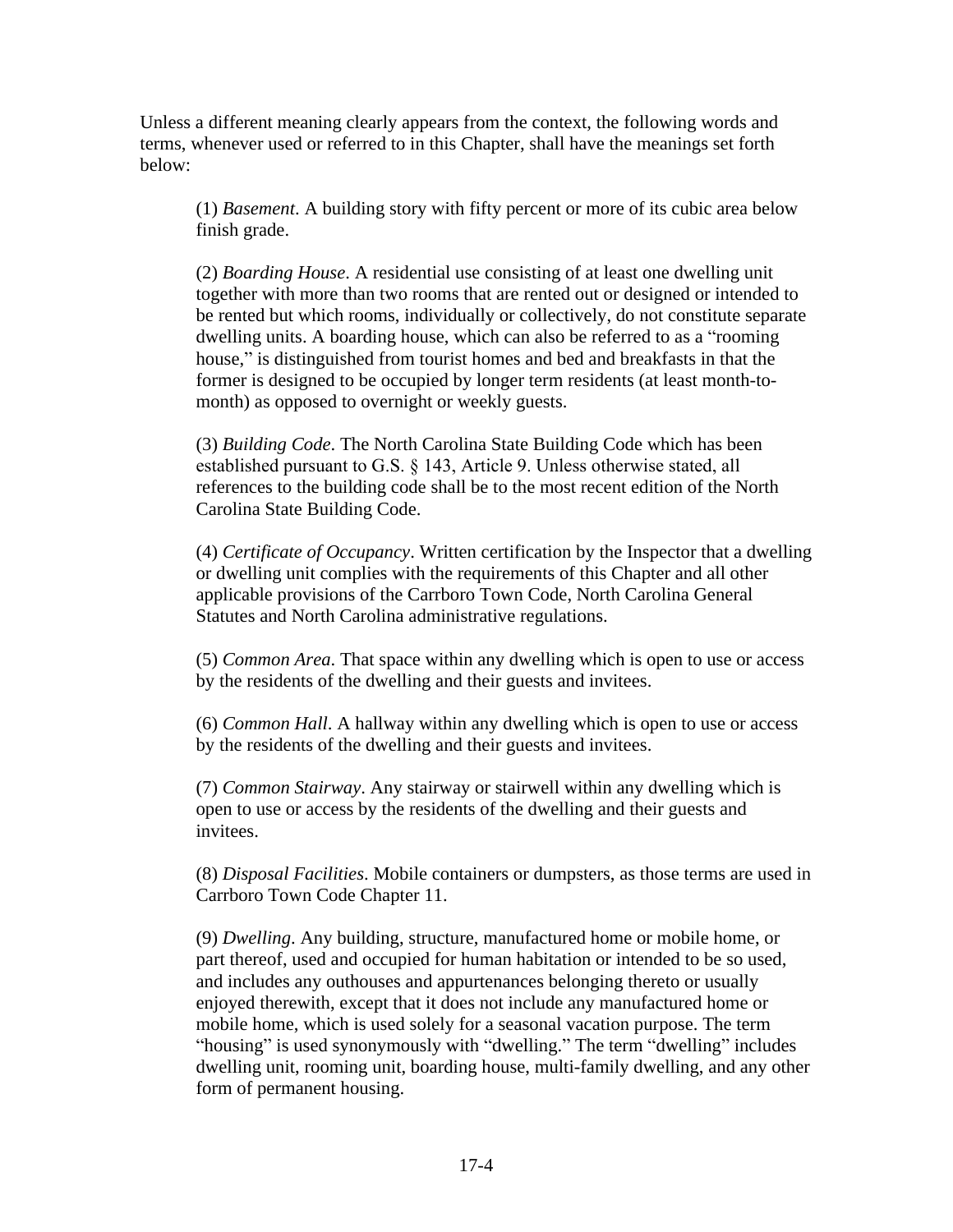(10) *Dwelling Unit*. An enclosure containing sleeping, kitchen, and bathroom facilities designed for and used or held ready for use as a permanent residence by one family.

(11) *Exit*. A clear and unobstructed way of departure from the interior of a building or structure to the exterior at street or grade level.

(12) *Extermination*. The control and elimination of insects, rodents and other pests. Extermination may be accomplished either by hiring a person or business duly licensed under G.S. Chapter 106, Article 4C, the "Structural Pest Control Act"; properly employing pesticides or traps as indicated by the manufacturer's instructions; by eliminating the harborage places of insects, rodents or pests; or by removing or making inaccessible materials that serve as food for rodents, insects or pests.

(13) *Family*. One or more persons living together as a single housekeeping unit.

(14) *Habitable Room*. Any room or enclosed floor space in a building or structure used or intended for use for living, sleeping, cooking or eating, including kitchens and basements, but excluding bathrooms, toilets, halls, corridors, pantries, storage space, closets, laundries and other spaces not used frequently or for extended periods.

(15) *Habitable Structure*. Any structure used for living, sleeping, cooking or eating purposes for extended periods or on a regular basis or is designed for living, sleeping, cooking or eating for extended periods or on a regular basis.

(16) *Infestation*. The presence within or around any dwelling of any insects, rodents or other pests.

(17) *Inspections Division*. The Inspections Division of the Planning Department of the Town of Carrboro.

(18) *Inspector*. The Code Enforcement Officer of the Inspections Division or any other officer or agent to whom the Building Inspector has delegated any function or power, under this Chapter.

(19) *Manufactured Home or Mobile Home*. These terms mean structures as defined in G.S. § 143-145(7).

(20) *Multi-Family Dwelling*. A building or structure occupied or intended for occupation as the home or residence of more than two families living independently of each other, and doing their own cooking within their respective dwelling unit.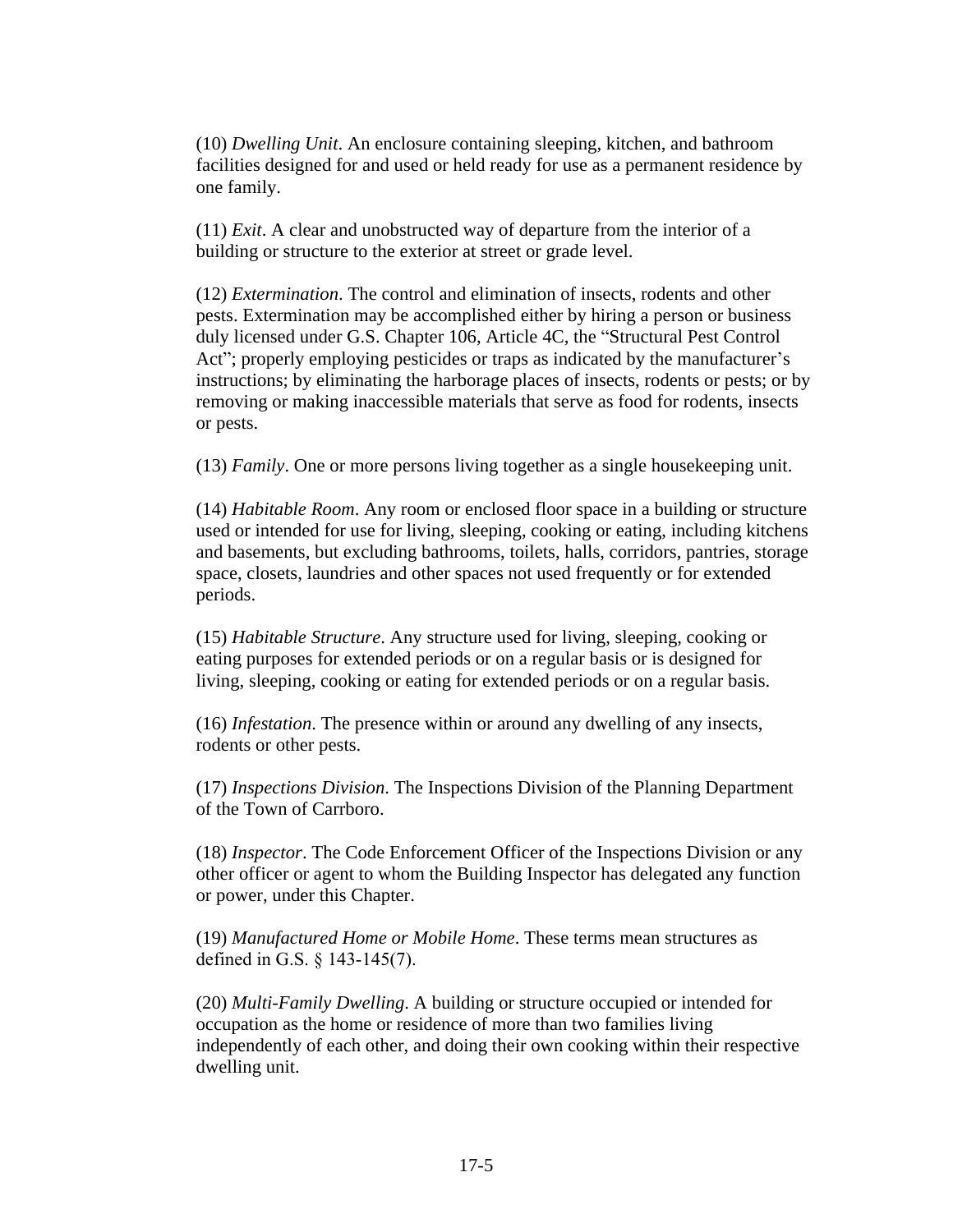(21) *Noxious Growth*. Any growth of weeds, grasses, or other plants or bushes that becomes or threatens to become a fire hazard or a harboring place for rats, mice, snakes, or other vermin or otherwise poses a danger to public health and safety. In addition to the provisions of this Chapter, noxious growth is controlled by Carrboro Town Code Section 11-8. Noxious growth does not include xeriscaping, which is defined below and by Carrboro Town Code Section 5- 23(28).

(22) *Occupant*. Any person living, sleeping, cooking or eating in or having actual possession of a dwelling unit or rooming unit.

(23) *Owner*. The holder of the title in fee simple and every mortgagee of record. In the case of rental dwelling units, "owner" shall be taken to include any landlord for the property or other agent of the owner as well the fee simple owner and mortgagees of record.

(24) *Parties in Interest*. All individuals, associations and corporations who have an interest of record in a dwelling any who are in possession thereof.

(25) *Plumbing*. The water supply system, the sanitary sewer system, the vent system, fixtures and traps including their respective connections, devices, appliances and appurtenances within the property lines of the premises.

(26) *Public Authority*. Any housing authority or any officer who is in charge of any department or branch of the government of the Town, county or state relating to health, fire, building regulations or to other activities concerning dwellings in the Town.

(27) *Removal*. The demolition and removal of the entire structure, leaving the property free and clear of debris and without holes or pockets which may retain water.

(28) *Rooming Unit*. Any room or group of rooms forming a single habitable unit occupied or intended to be occupied for sleeping or living, but not for cooking or eating purposes, by one family.

(29) *Sleeping Area*. Bedrooms or any other rooms used for sleeping.

(30) *Solid Wastes***.** Wastes that are nongaseous and nonliquid (except that liquid wastes resulting from the processing of food are deemed solid wastes for the purposes of this Chapter). In addition to the provisions of this Chapter, solid wastes are controlled by Carrboro Town Code Chapter 11. Maintained composting facilities shall not constitute solid wastes.

(31) *Story*. That portion of a building included between the surface of any floor and the surface of the floor above it, or if there is no floor above it, then the space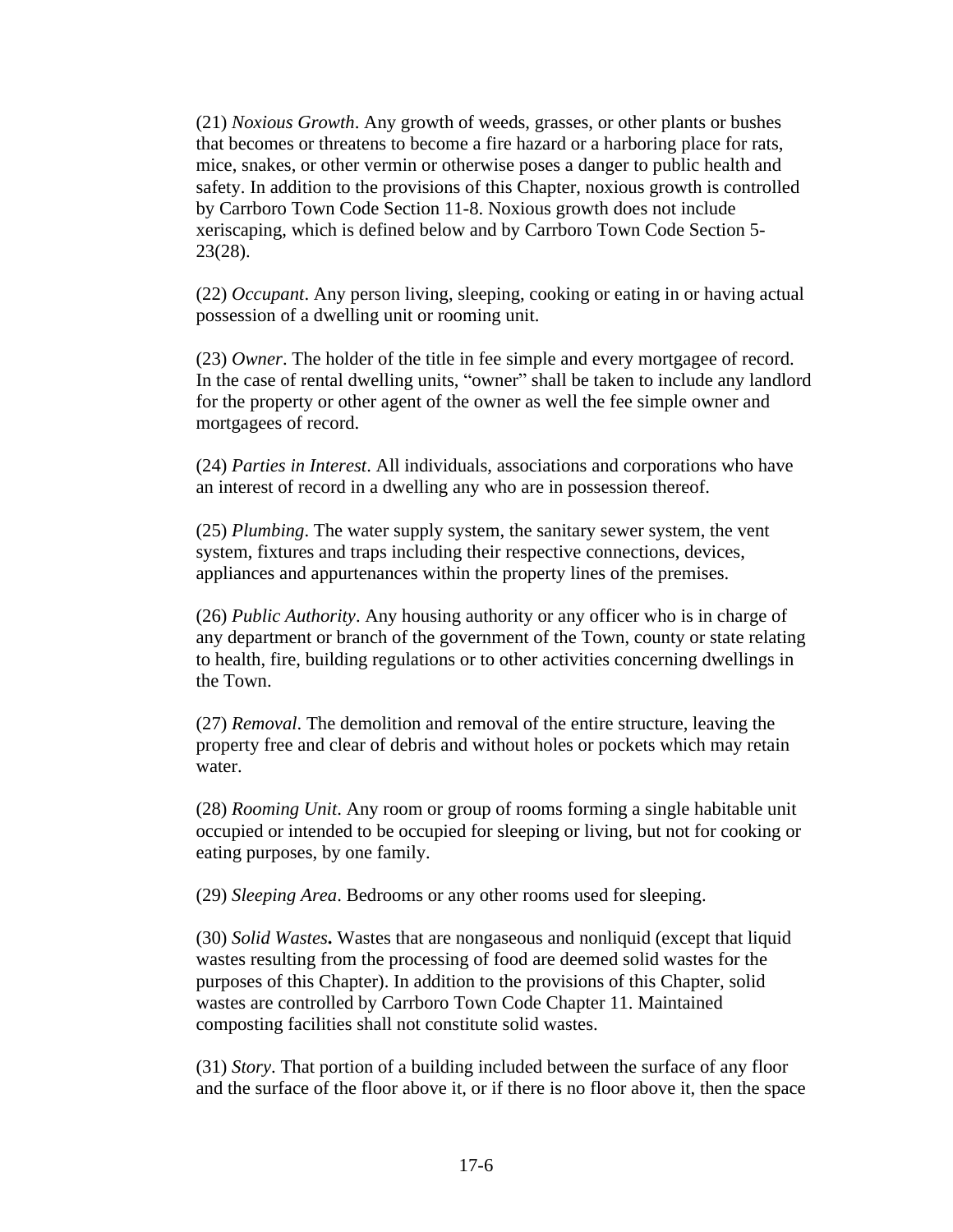between the floor and the ceiling next above it, a distance typically measuring between nine and fourteen feet. The term "story" does not include any building level(s) that are substantially enclosed below the finished grade at the front of the building, so long as the finished grade does not substantially differ from the preconstruction, natural grade.

(32) *Structure*. Anything constructed or erected.

(33) *Unfit for Human Habitation*. A dwelling is "unfit for human habitation" if the Inspector finds that conditions exist in the dwelling that render it dangerous or injurious to the health or safety of the occupants of the dwelling, the occupants of neighboring dwellings or other residents of the Town. Such conditions may include the following, without limiting the generality of the foregoing:

- (a) Defects that increase the hazards of fire, accident, or other calamities;
- (b) Lack of adequate ventilation, light, or sanitary facilities;
- (c) Dilapidation;
- (d) Disrepair;
- (e) Structural defects;
- (f) Uncleanliness; or
- (g) Any other violation of this Chapter.

(34) *Vacant Dwelling*. Any dwelling that has not been occupied or otherwise inhabited for a period of six months. In the case of rental property, "vacant dwelling" shall also refer to any dwelling unit or rooming unit that is currently unoccupied and not being leased or rented to any person.

(35) *Ventilation*. The adequate supply and removal of air to and from a space through windows, skylights, doors, louvers, grilles, ducts or other similar devices.

(36) *Xeriscaping*. An approach to landscape design and maintenance that uses small amounts of water but sustains a traditional look through the proper conditioning of soil, the selection of appropriate drought-tolerant plans, generous use of mulch, efficient use of water, and other proven techniques. See also Carrboro Town Code Section 5-23(28).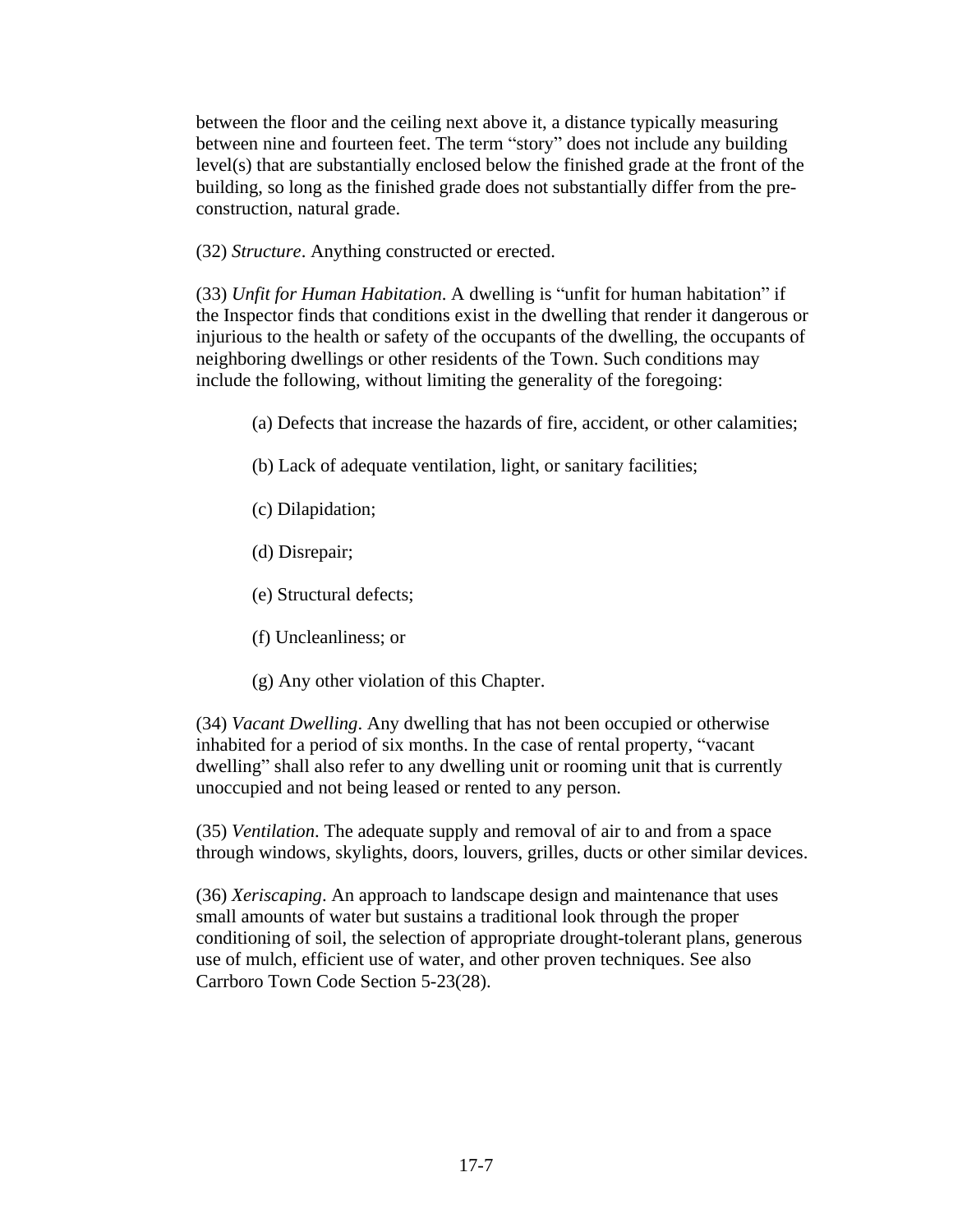### **Article II**

# **MINIMUM HOUSING STANDARDS**

#### **Section 17-6 Space and Use Standards**

(a) In every dwelling unit and rooming unit, the following rooms, if present, shall contain the minimum amount of square footage indicated below:

(1) A principal/living room of not less than one hundred twenty (120) square feet;

(2) A kitchen-dining room combination of not less than eighty (80) square feet;

(3) A first bedroom of not less than one hundred (100) square feet;

- (4) Other bedrooms of not less than seventy (70) square feet each;
- (5) At least seventy (70) square feet for other habitable rooms;

(b) At least one hundred fifty (150) square feet of floor space in habitable rooms for the first occupant, at least one hundred (100) square feet for each of the next three (3) occupants, and at least fifty (50) square feet for each additional occupant over four (4).

| Minimum Area Requirements for $\S 17-6(a)$ and (b) |                     |                                                                     |                                                               |  |  |  |
|----------------------------------------------------|---------------------|---------------------------------------------------------------------|---------------------------------------------------------------|--|--|--|
| Room                                               | 1 occupant          | 2-4 occupants                                                       | 5 or more<br>occupants                                        |  |  |  |
| Principle/Living Room                              | $120 \text{ ft.}^2$ | 120 ft. $2$                                                         | 120 ft. $2$                                                   |  |  |  |
| Kitchen/Dining Room                                | $80$ ft. $2$        | $80$ ft. $^2$                                                       | $80$ ft. $^2$                                                 |  |  |  |
| <b>First Bedroom</b>                               | 100 ft. $2$         | 100 ft. $2$                                                         | 100 ft. $2$                                                   |  |  |  |
| Other Bedrooms                                     | $70$ ft. $2$        | $70$ ft. $^2$                                                       | $70$ ft. $^2$                                                 |  |  |  |
| Each Habitable Room                                | 70 ft. $2$          | 70 ft. $2$                                                          | $70$ ft. $^2$                                                 |  |  |  |
| Total floor Area in<br><b>Habitable Rooms</b>      | 150 ft. $2$         | $2:250$ ft. $2$<br>3:350 ft. <sup>2</sup><br>4: 450 ft <sup>2</sup> | $50$ ft. <sup>2</sup> per<br>additional<br>occupant over four |  |  |  |

(c) Every habitable room shall be at least seven (7) feet wide in any part with at least one-half of the floor area having a ceiling height of at least seven (7) feet, six (6) inches. That portion of any room where the ceiling height is less than five (5) feet shall not be considered as a part of the floor area.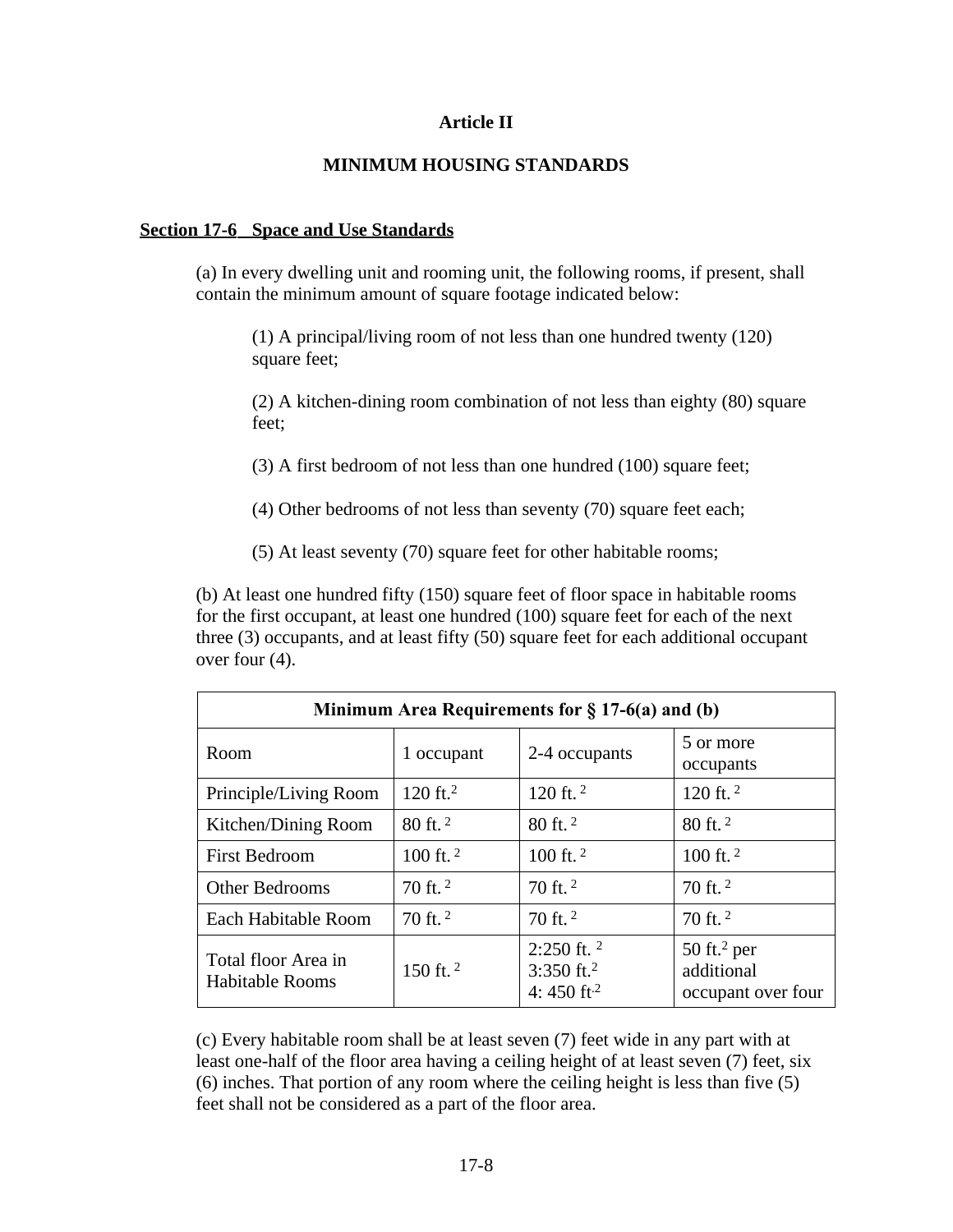(d) Bedrooms shall not constitute the only means of access to other bedrooms or habitable rooms and shall not serve as the means of egress from other habitable rooms. This provision shall not apply to one-bedroom dwelling units.

(e) Each kitchen shall have space for the storage of food and utensils, such space to be provided by means of a base cabinet, or a base cabinet combined with wall cabinet(s) or other enclosed area, which provide the following:

(1) A minimum of 30 square feet of shelf space;

(2) Drawer space containing a minimum of 5 square feet;

(3) Counter top area with a minimum of 6 square feet. Such counter top shall be constructed of steel or covered with a waterproof non-absorptive material. Areas occupied by sinks and counter top cooking units shall not be included in the minimum required counter top area.

(f) Kitchens and uninhabitable spaces shall not be used for sleeping purposes.

(g) No basement space shall be used as a habitable room unless:

(1) The floor and walls are impervious to leakage of underground and surface runoff water and are insulated against dampness;

(2) The total window area in each room is equal to at least the window area sizes prescribed herein for habitable spaces; and

(3) The total openable window area in each room is equal to at least the area prescribed herein for habitable rooms.

(See also Section 17-7 of this Chapter.)

(h) Toilet and bathing facilities shall be enclosed so as to provide privacy to a person within the toilet and bathing facilities. Such facilities shall not constitute the only passageway to a hall or other space, or to the exterior. A door and interior locking device shall be provided for all common or shared bathrooms or shared toilet facilities in a multi-family dwelling.

(i) Access shall be provided to all rooms within a dwelling unit without passing through a common area.

(j) Doors shall be provided at all doorways leading to bedrooms, to toilet rooms and bathrooms, and all rooms adjoining a common area, except at doorways leading to bedrooms in single-family dwellings.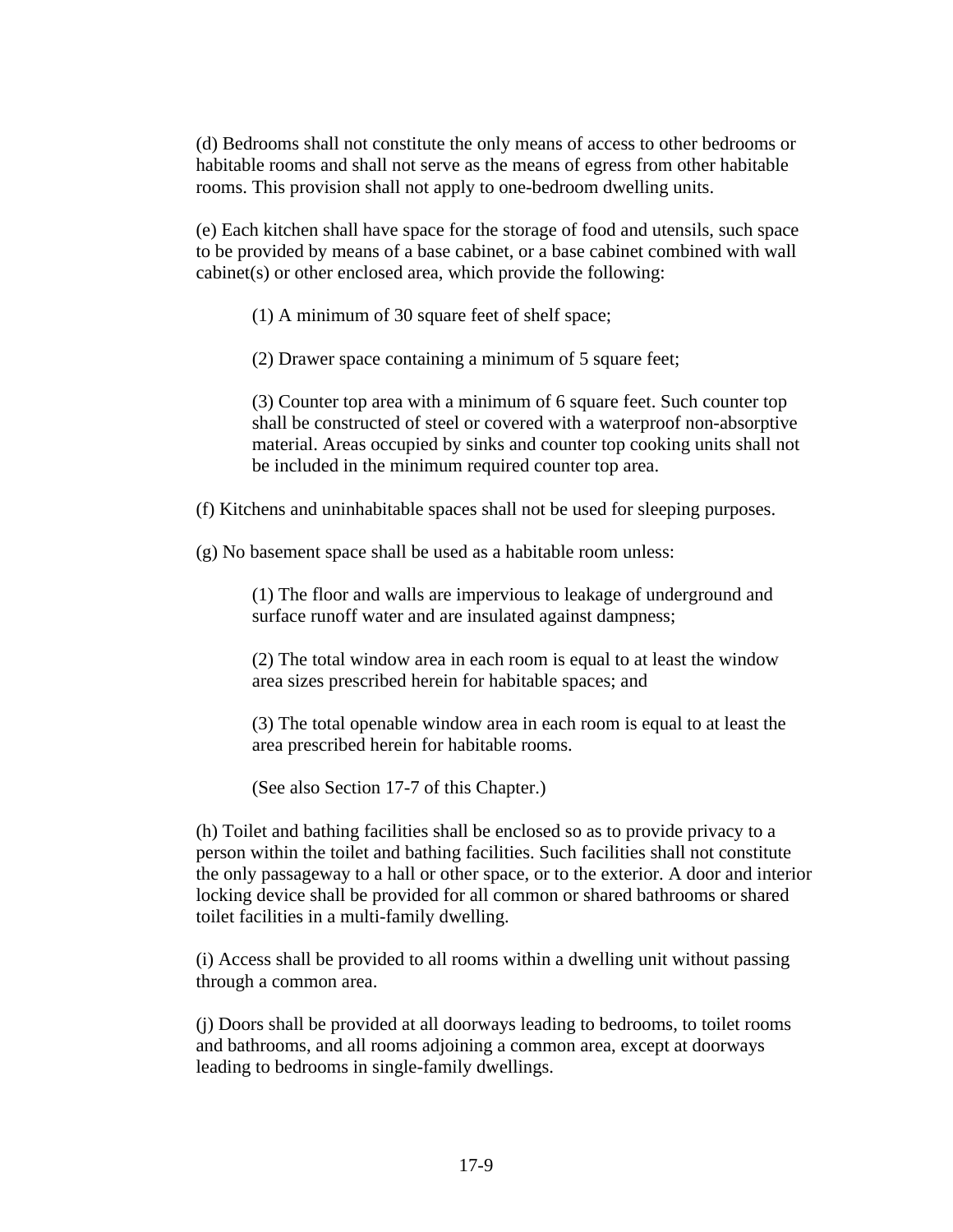### **Section 17-7 Light and Ventilation Standards**

(a) Every habitable room shall be subject to the following light and ventilation standards:

(1) Every habitable room shall have at least one window of approved size facing directly outdoors or to a court. Windows are not required in a habitable room if that room is lit by at least twenty (20) foot-candles of artificial lighting and is ventilated in accordance with this Section.

(2) The minimum total glazed area for every habitable room containing windows shall be eight (8) percent of the floor area of such room.

(3) The openable window area in each habitable room shall face directly outside or to a court.

(4) A minimum of fifty (50) percent of all windows in a dwelling unit shall be operable and openable.

(5) All bedroom windows shall be operable and openable.

(6) The openable window area in each habitable room shall be at least one half of the required window area.

(7) A minimum of fifty (50) percent of all windows shall have screens, and each screened window shall be operable and openable.

(8) Wherever walls or other portions of a structure outside the habitable room face a window of any room and such obstructions are located less than three (3) feet from the window and extend to a level above that of the ceiling of the room, such window shall not be deemed to face directly to the outdoors nor to a court in satisfaction of subdivision  $(a)(1)$  of this section and shall not be included as contributing to the required minimum total window area for the room required by subdivision (a)(1) of this section.

(9) All operable and openable windows shall be adequately screened or equipped with storm windows that include screens. Screens shall not be permanently fixed to the window frame or sash, and screens shall have a minimum mesh of sixteen (16) per square inch. All operable or openable exterior doors shall have either a screen door or storm door, equipped with a self-closing device.

(b) Windows shall be reasonably weathertight with no broken glass.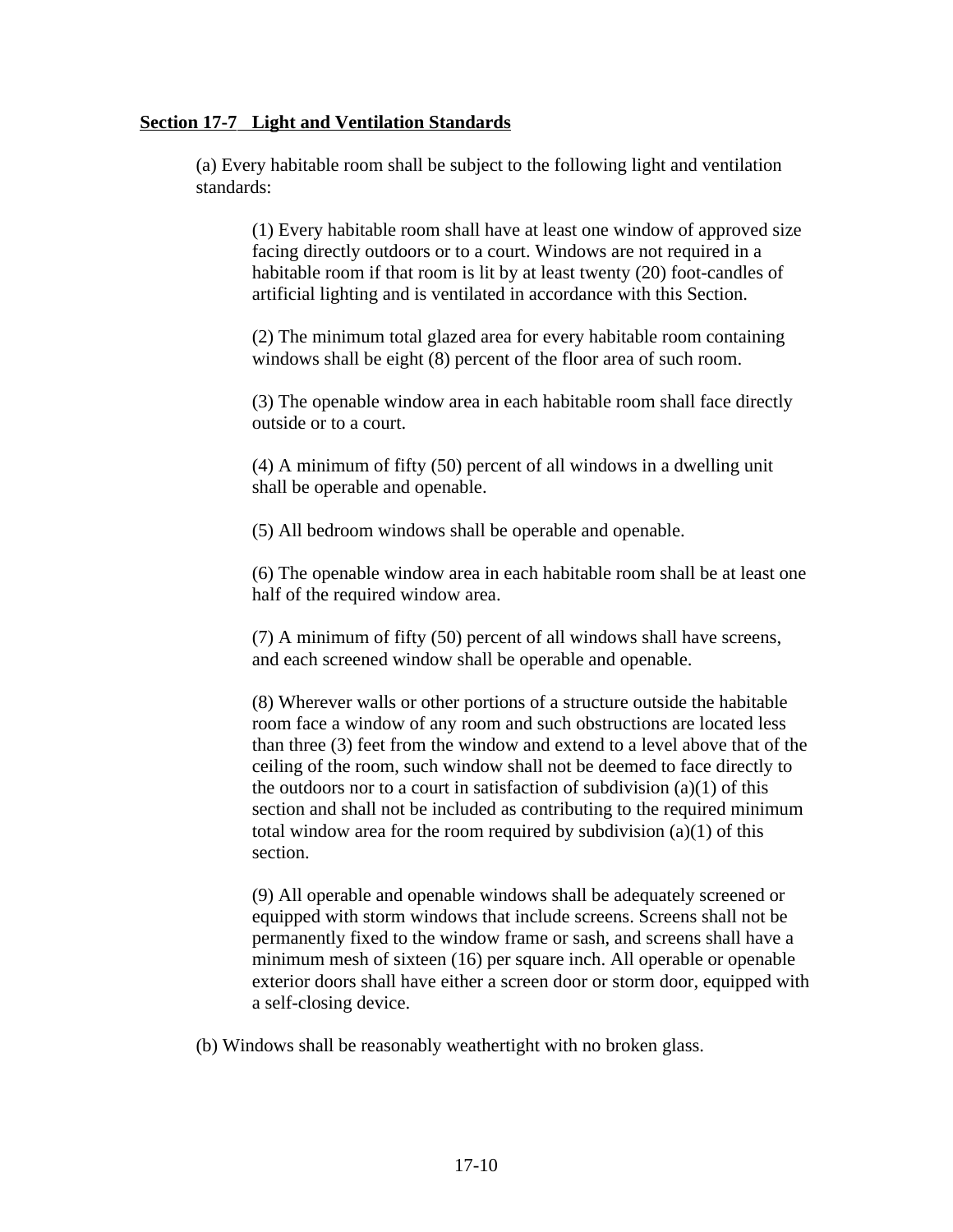(c) There shall be at least one openable window area in each toilet room and bathroom that is at least three (3) square feet in size, unless the bathroom or toilet room is served by other approved ventilation.

(d) All common hallways, common stairways and common shared usable spaces (i.e. laundry rooms, recreation rooms and other similar rooms) shall be adequately lighted at all times.

(e) Exhaust Vents

(1) Where injurious, toxic, irritating or noxious fumes, gases, dusts, or mists are generated, a local exhaust ventilation system shall be provided to remove the contaminating agent at the source. Air shall be vented to the exterior and not be recirculated to any space.

(2) Pipes, ducts, conductors, fans or blowers shall not discharge gases, steam, vapor, hot air, grease, smoke, odors or other gaseous or particulate wastes directly upon abutting public or private property or that of another rental occupant.

(f) Clothes dryer exhaust systems shall be independent of all other systems and shall be exhausted in accordance with the manufacturer's instructions.

(g) Duct systems shall be maintained free of obstructions and shall be capable of performing the required function.

## **Section 17-8 Security Standards**

(a) Doors providing access to any dwelling unit or rooming unit shall be capable of being locked. Locks at all entrances to dwelling units, rooming units and guestrooms shall tightly secure the door and shall be maintained in good condition. This requirement shall not apply to screen or louver doors.

(b) Doors providing access to a dwelling unit or rooming unit that is rented or leased shall be equipped with a deadbolt lock meeting specifications set forth herein. Such deadbolt locks shall have a lock throw of not less than one-inch. For the purpose of this section, a sliding bolt shall not be considered an acceptable deadbolt lock. Such deadbolt locks shall be installed according to manufacturer's specifications and maintained in good working order. All deadbolt locks required by this section shall be designed and installed in such a manner so as to be operable inside of dwelling unit or rooming unit without the use of a key, tool, combination thereof or any other special knowledge or effort.

(c) All doors used as means of egress from a dwelling unit or rooming unit shall be readily openable from the interior side without the need for keys, special knowledge or effort.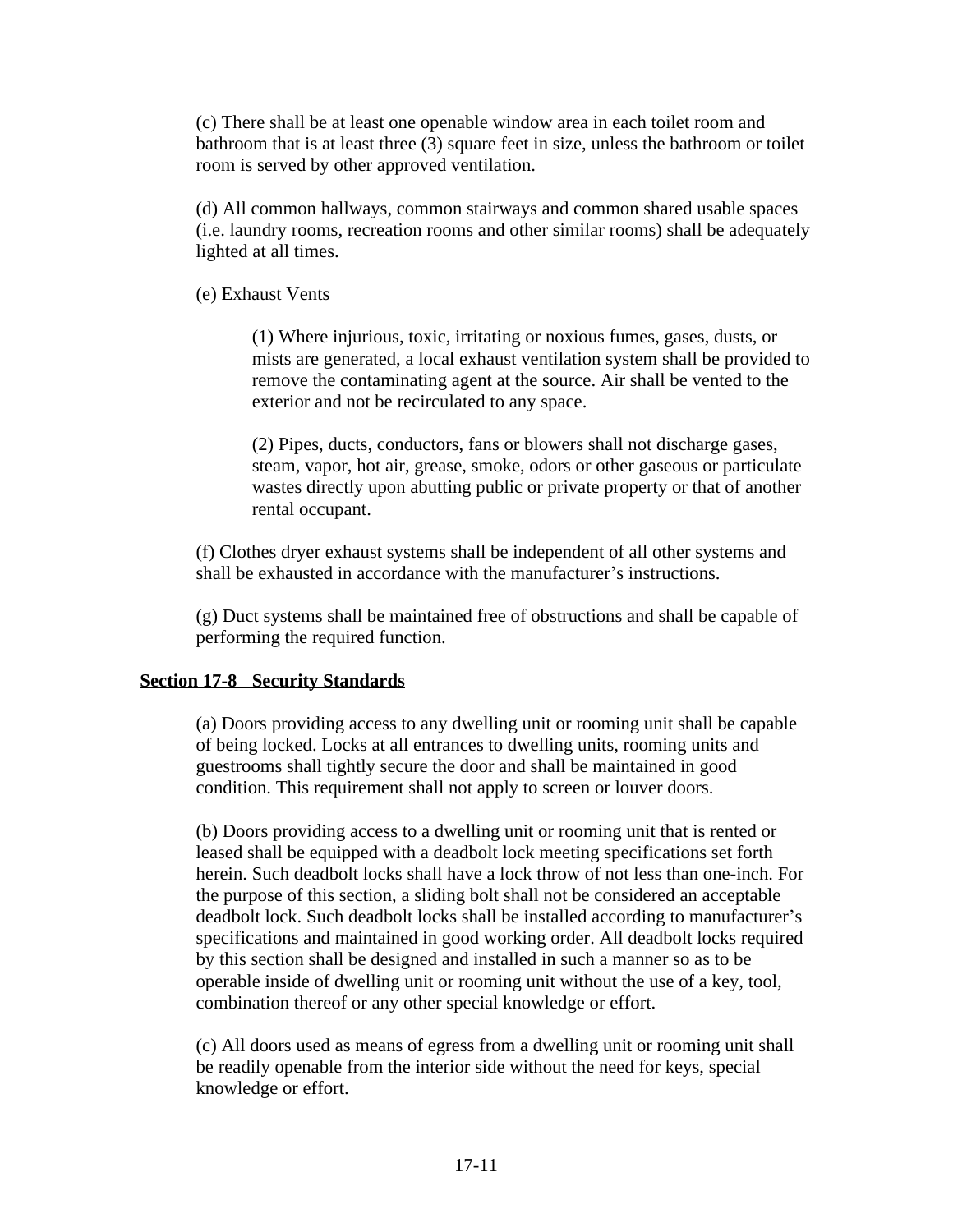(d) All operable windows shall be equipped with window sash locking devices or their equivalent.

## **Section 17-9 Exit Standards**

(a) Every dwelling shall have exits which are in compliance with the North Carolina State Building Code, in effect at the time of construction.

(b) Platforms and steps shall be provided to serve exits and shall be maintained in a safe condition.

(c) A safe, continuous and unobstructed exit shall be provided from the interior of building to the exterior at grade level or public way.

(d) Required emergency escape openings shall be maintained in accordance with the North Carolina State Building Code in effect at the time of construction.

(e) Required escape and rescue openings in all new construction shall be operational from the inside of the room without the use of keys or tools.

(f) Bars, grilles, grates or similar devices placed over emergency escape and rescue openings are prohibited.

## **Section 17-10 Structural Standards**

(a) Buildings shall have approved address numbers placed in a position to be plainly legible from the street or road fronting the property. These numbers shall contrast with their background. Address numbers shall be Arabic numerals or alphabet letters. Numbers shall be a minimum of four inches high with a minimum stroke width of 0.5 inches.

(b) The interior of a structure and equipment therein shall be maintained in good repair, structurally sound and in a sanitary condition.

## (c) *Intentionally blank*

(d) Foundation. A positive grade shall be maintained around the perimeter of the dwelling.

(e) Floors

(1) Broken, overloaded, decayed or excessively sagging sills, beams, girders and joists shall be prohibited.

(2) Sills, beams and girders shall be sufficiently supported.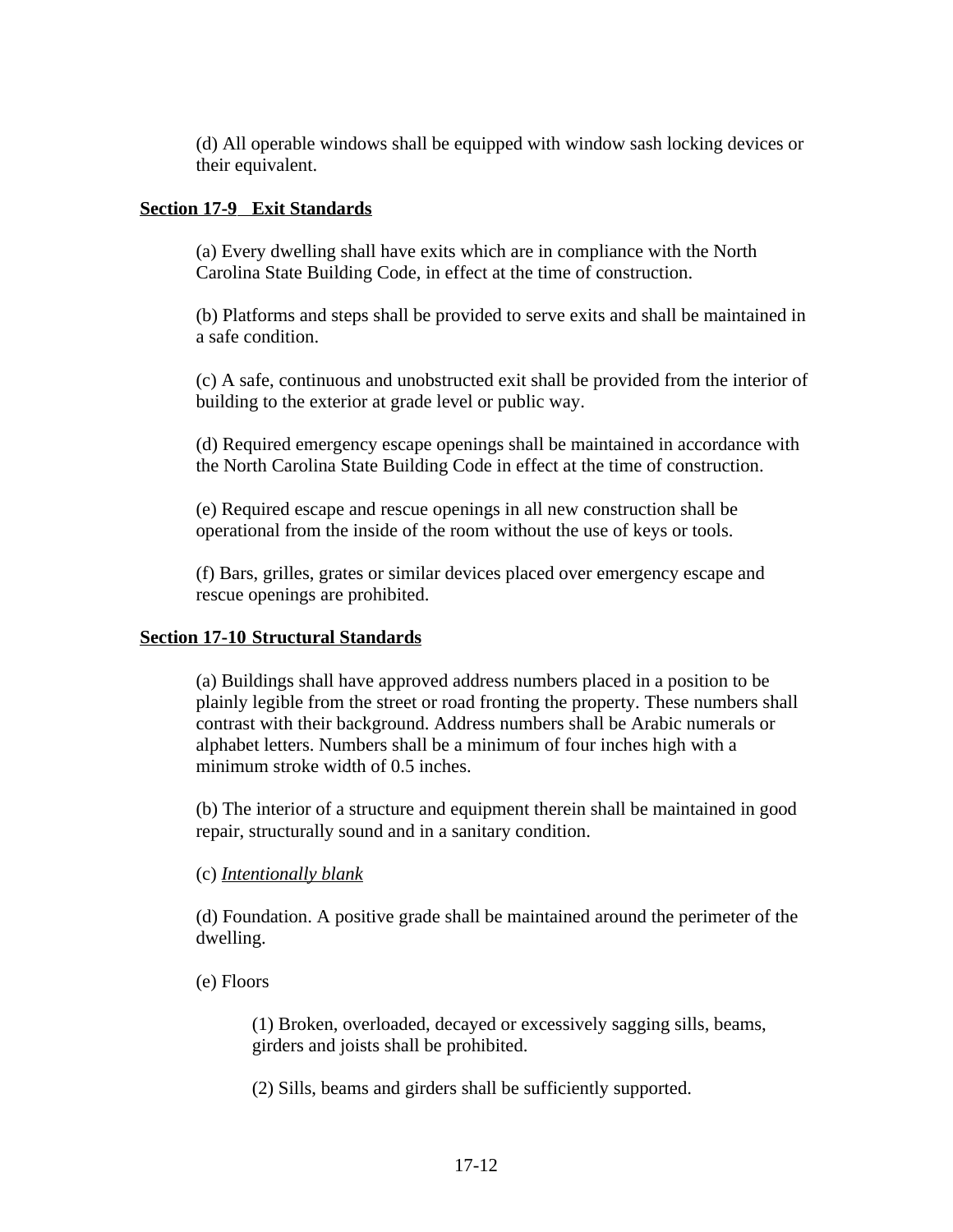(3) Joists shall provide sufficient support for flooring.

(4) Flooring shall be reasonably smooth, not rotten or worn through, and without holes or excessive cracks.

(5) Flooring shall not be loose.

(6) All floors in bathrooms and kitchens shall be constructed and maintained so as to be impervious to water by being painted with porch and deck-type enamel paint, or covered with a waterproof non-absorptive material such as finished hardwood, parquet, asphalt tile, ceramic tile, linoleum tile or sheet, rubber tile, terrazzo, vinyl plastic tile or sheet. Carpet may be used when installed over one of the materials listed above, or when installed over underlayment which complies with the requirements of the North Carolina State Building Code.

(7) Interior floors shall be constructed in accordance with the applicable fire-resistance ratings of the North Carolina State Building Code that were in effect at the time of construction.

(f) Walls, Exterior

(1) All exterior walls shall be reasonably plumb.

(2) Studs shall provide sufficient support for sheathing or exterior finish.

(3) All exterior finishes shall be weathertight with no holes, excessive cracks or rotten boards which permit air or water to penetrate the structure.

(4) All exterior block walls shall have no cracks in masonry joints which permit air or water to penetrate the structure.

#### (g) Walls, Interior

(1) Interior finishes shall be free of holes and excessive openings.

(2) All interior walls shall be reasonably plumb.

(3) Loose plaster, loose boards, or other loose wall finishes shall be prohibited.

(4) Cardboard, newspaper or other highly combustible or improper wall finishes shall be prohibited.

(5) Studs shall provide sufficient support for interior walls.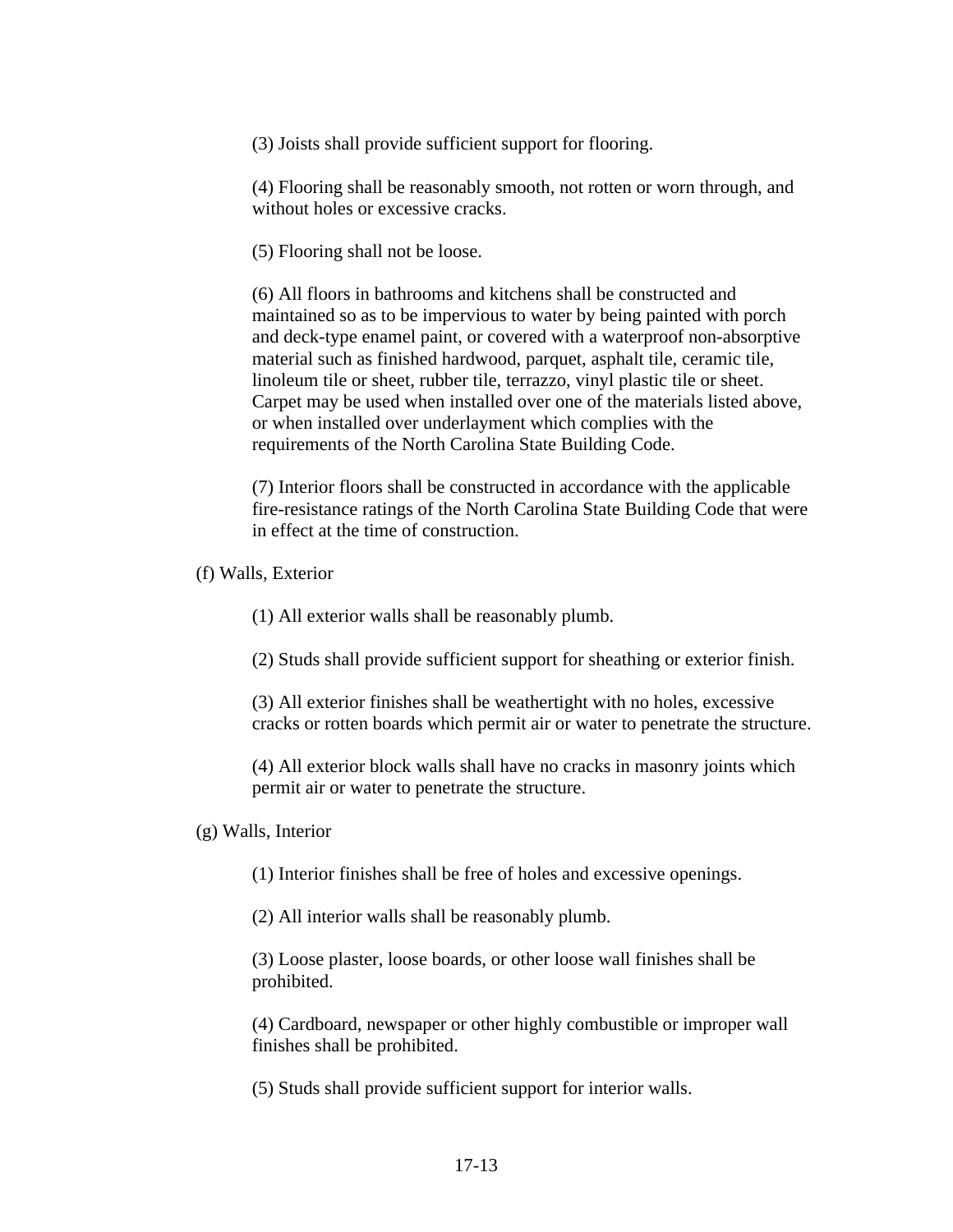(6) Interior walls, enclosures, and partitions shall be constructed in accordance with the applicable fire-resistance ratings of the North Carolina State Building Code that were in effect at the time of construction.

#### (h) Ceilings

(1) Ceiling joists and supporting members shall provide sufficient support for the ceiling.

(2) No holes or excessive cracks in the ceiling shall be permitted.

(3) Plaster, boards, sheetrock, or other ceiling finishes shall not be loose.

(4) Cardboard or other highly combustible finishes shall be prohibited.

(5) Ceilings shall be constructed in accordance with the applicable fireresistance ratings of the North Carolina State Building Code that were in effect at the time of construction.

#### (i) Doors

(1) Every interior door shall fit reasonably well within its frame and shall be capable of being opened and closed by being properly secured and attached to jambs, headers or tracks as intended by the manufacturer of the attachment hardware.

(2) Required protective openings shall be maintained in an operative condition. All fire and smokestop doors shall be maintained in an operable condition. Fire doors and smoke barrier doors shall not be blocked or obstructed or otherwise made inoperable.

(j) Roof and Overhang Extensions

(1) No rafter shall be rotten, broken, sagging excessively or have improperly supported ends.

(2) Attics shall have proper ventilation.

(3) Sheathing shall not be rotten, loose or sagging excessively.

(4) Roof covering shall not be loose, have holes or leaks.

(5) Wood shingles shall meet manufacturer's installation instructions.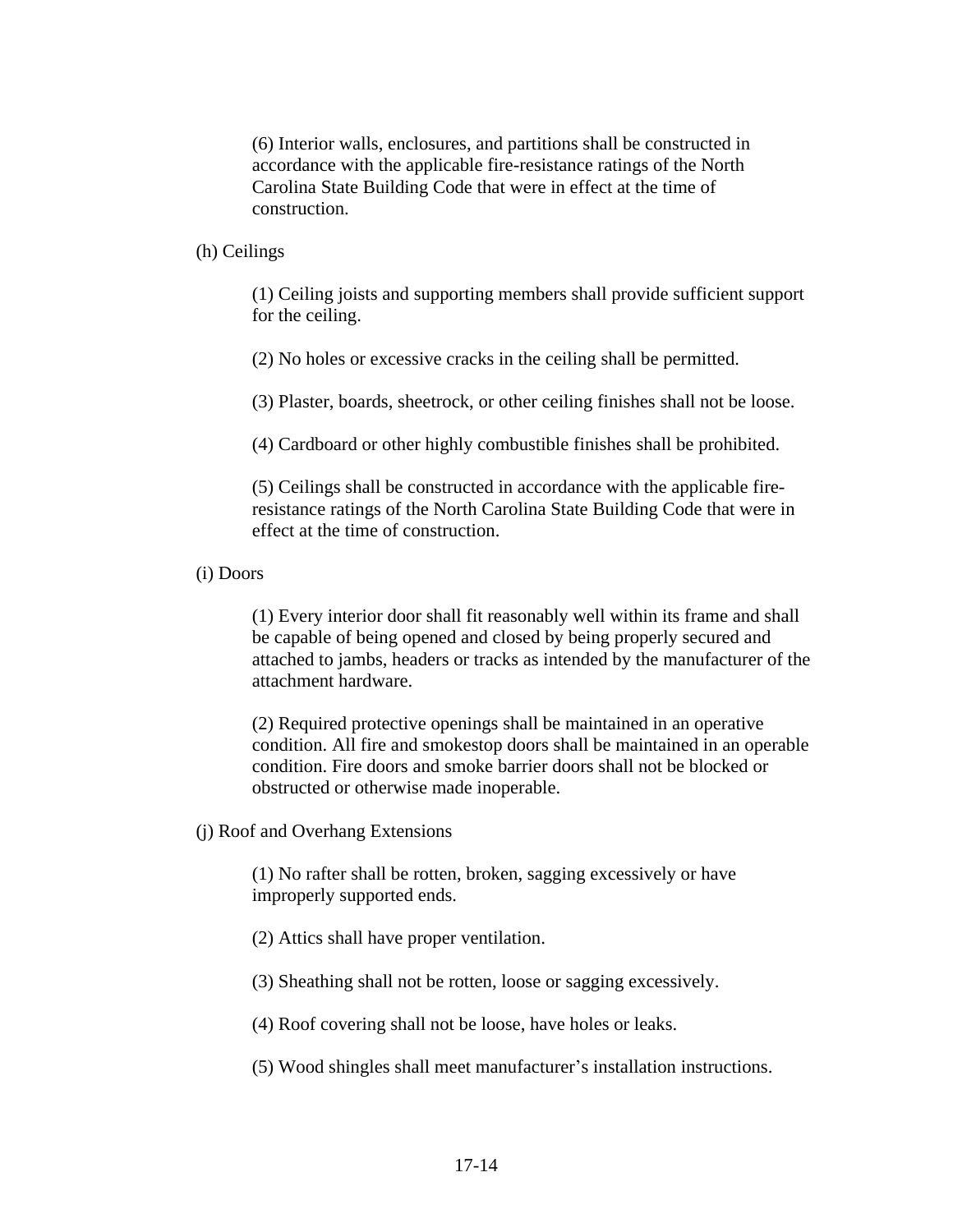(6) Proper flashing shall be provided at walls and chimneys.

(7) Roof drains, gutters and downspouts shall be maintained in good repair and free from obstructions.

(8) Roof water shall not be discharged in a manner that creates a public nuisance.

(9) All overhang extensions including, but not limited to, canopies, marquees, signs, metal awnings, fire escapes, standpipes and exhaust ducts shall be maintained in good repair and be properly anchored and in sound condition.

(k) Porches

(1) The foundation, floor, ceiling and roof shall be structurally sound.

(2) Materials used for the floors of porches shall be approved for exterior use according to the standards of the North Carolina State Building Code in effect at the time such floors were constructed.

(3) Porch sills, joists and floors need not be level if providing for drainage.

(4) Floors need not be weathertight.

(5) The minimum ceiling height shall be seven feet, and attics need not have ventilation.

(6) Posts and railings shall not be rotten, broken or termite damaged.

(7) Every porch greater than thirty (30) inches from grade shall have guardrails and handrails that meet North Carolina State Building Code standards in effect at the time of construction.

(l) Stairs, Steps, Ramps and Landings

(1) Stairs, steps, ramps and landings shall be free of holes, grooves and cracks large enough to constitute accident hazards and shall be maintained in sound condition and good repair.

(2) Every interior and exterior flight of stairs which is more than three risers high shall have rails not less than thirty (30) inches to thirty-four (34) inches, measured vertically from the nose of the treads to the top of the rail.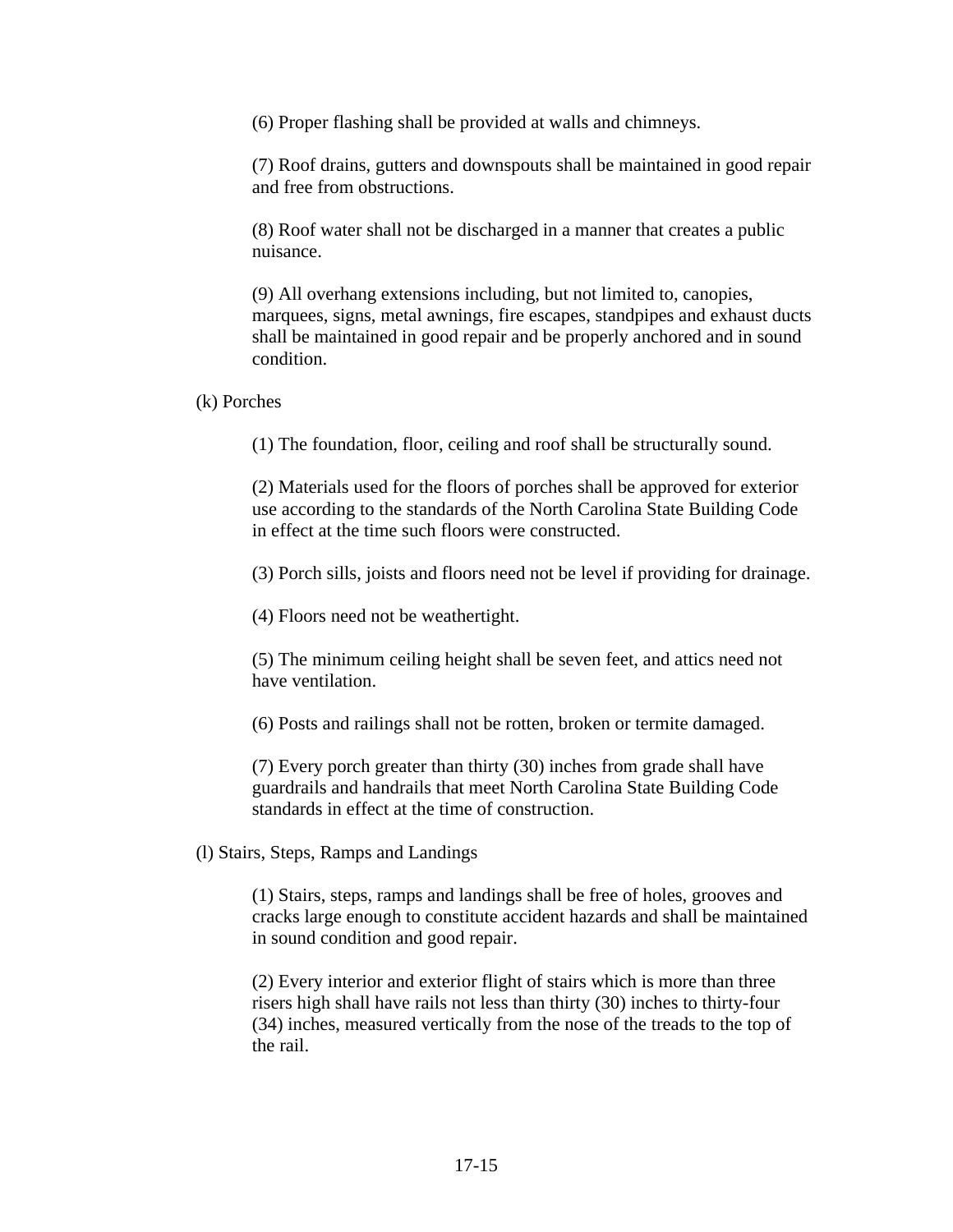(3) No flight of stairs shall be settled more than one inch out of its intended position or pulled away from the supporting or adjacent members.

(4) Supports for stairs, steps, ramps and landings shall not be rotten, sagging or deteriorating.

(5) Every stair tread shall be uniform in width, and risers shall be uniform in height, with a tolerance of three-eighths (3/8) of an inch. Every stair tread shall be sound and securely fastened in position.

(6) All interior and exterior handrails shall be firmly fastened and capable of supporting normally imposed loads and shall be maintained in sound condition and good repair.

(m) Elevators and Dumbwaiters. All elevators or dumbwaiters must meet all applicable state requirements including those of the North Carolina State Building Code that were in effect at the time of installation; G.S. Chapter 95, Article 14A, the Elevator Safety Act of North Carolina; and any other applicable administrative regulations.

### **Section 17-11 Property Maintenance**

(a) Vacant Dwellings. All vacant dwellings and the premises thereof shall be maintained in a clean, safe, secure and sanitary condition.

(b) Open Areas

(1) Surface and subsurface water shall be appropriately drained to protect structures, to prevent the development of stagnant ponds and to prevent a public nuisance. This subsection shall not preclude the construction of approved retention ponds or stormwater management facilities.

(2) Yards and courts shall be kept clean and free of physical hazards and solid wastes.

(3) Noxious growth shall be prohibited on the lot on which a dwelling is located. In addition to the provisions of this Chapter, noxious growth is controlled by Carrboro Town Code Section 11-8.

(c) Infestation. Insects, rodents or other pests shall be reasonably controlled in all habitable rooms so as not to be injurious to human health. (See also Section 17-19 of this Chapter.)

(d) Disposal of Solid Wastes. See Section 17-18 of this Chapter.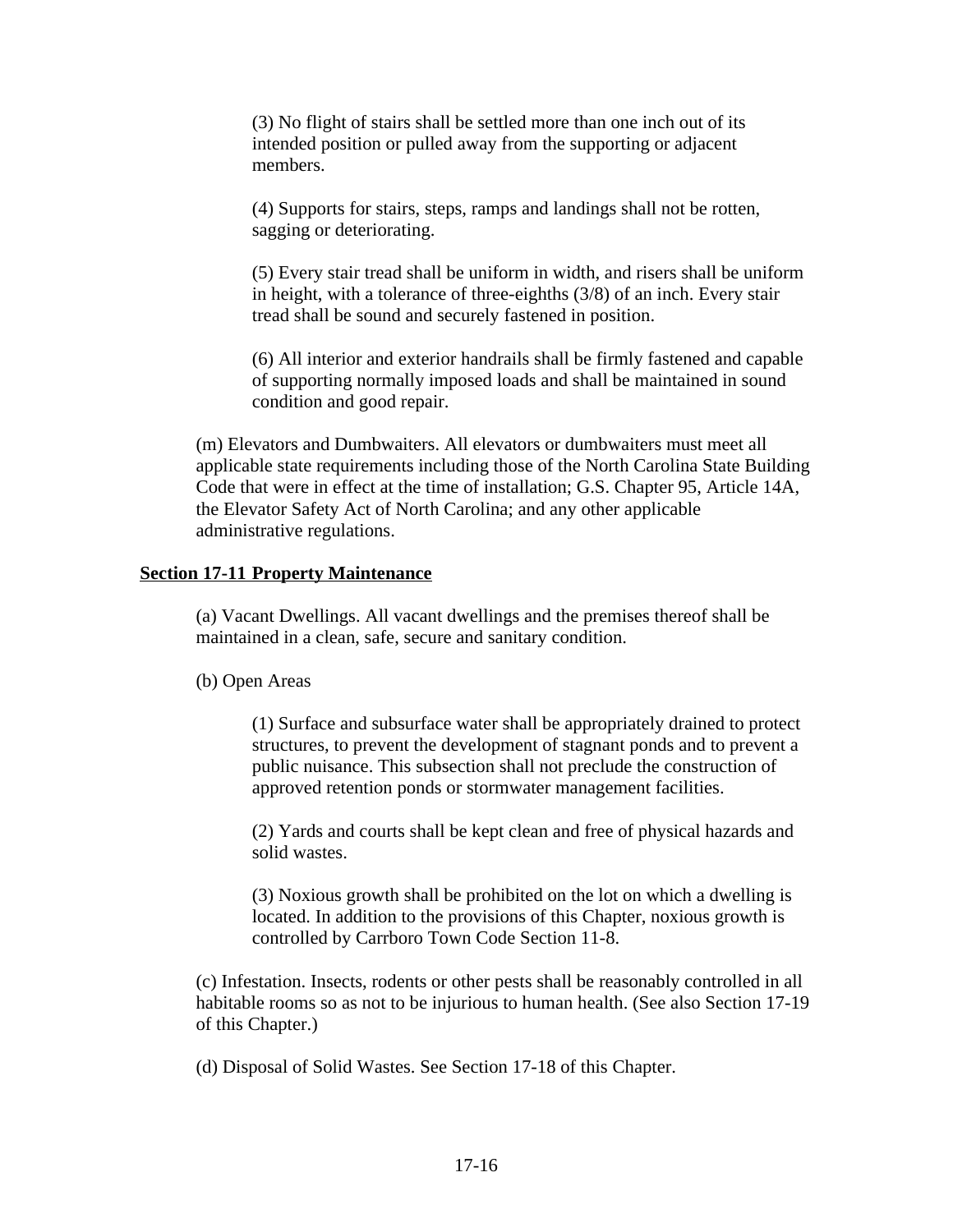(e) Automatic Sprinkler Systems. The installation, location and maintenance of automatic sprinkler systems is also governed by Carrboro Town Code Section 12- 17.

(1) Notwithstanding any provision of the North Carolina State Building Code or any public or local law, including but not limited to Chapter 143 of the General Statutes, all fraternity and sorority houses within the Town shall install and keep in operable condition automatic sprinkler systems, in accordance with subdivision (3) of this subsection.

(2) Notwithstanding any provision of the North Carolina State Building Code, the following types of dwellings shall include an automatic sprinkler system, installed in accordance with subdivision (3) of this subsection:

> (i) Dwellings that are designed, intended, or used as multi-family residential buildings containing three or more attached dwelling units and

(ii) Dwellings in excess of fifty feet in height.

Provided, this subsection shall only apply to those dwellings for which a building permit is issued after the effective date of this subsection.

(3) Automatic sprinkler systems shall be approved by the building Inspector and the Fire Chief. Every automatic sprinkler system required by this subsection shall conform to the requirements of "Standard of the National Fire Protection Association for the Installation of Sprinkler Systems" (NFPA pamphlet no. 13), incorporated by reference under Carrboro Town Code Section 12-11, except that a single water supply required by those standards may be permitted by the building Inspector and the Fire Chief.

(4) The owner of any dwelling containing an automatic sprinkler system shall have that system inspected at least annually by an independent party approved by the Fire Chief as competent to make such an inspection and shall furnish the Fire Department a written certification signed by such party and stating that the sprinkler system has been inspected and is in proper working order.

(5) All connections shall be located on the street side of each dwelling, and activation of the sprinkler system shall activate both a local building alarm and a supervisory alarm at a twenty-four (24) hour certified and licensed alarm monitoring service.

(6) For the purposes of this section: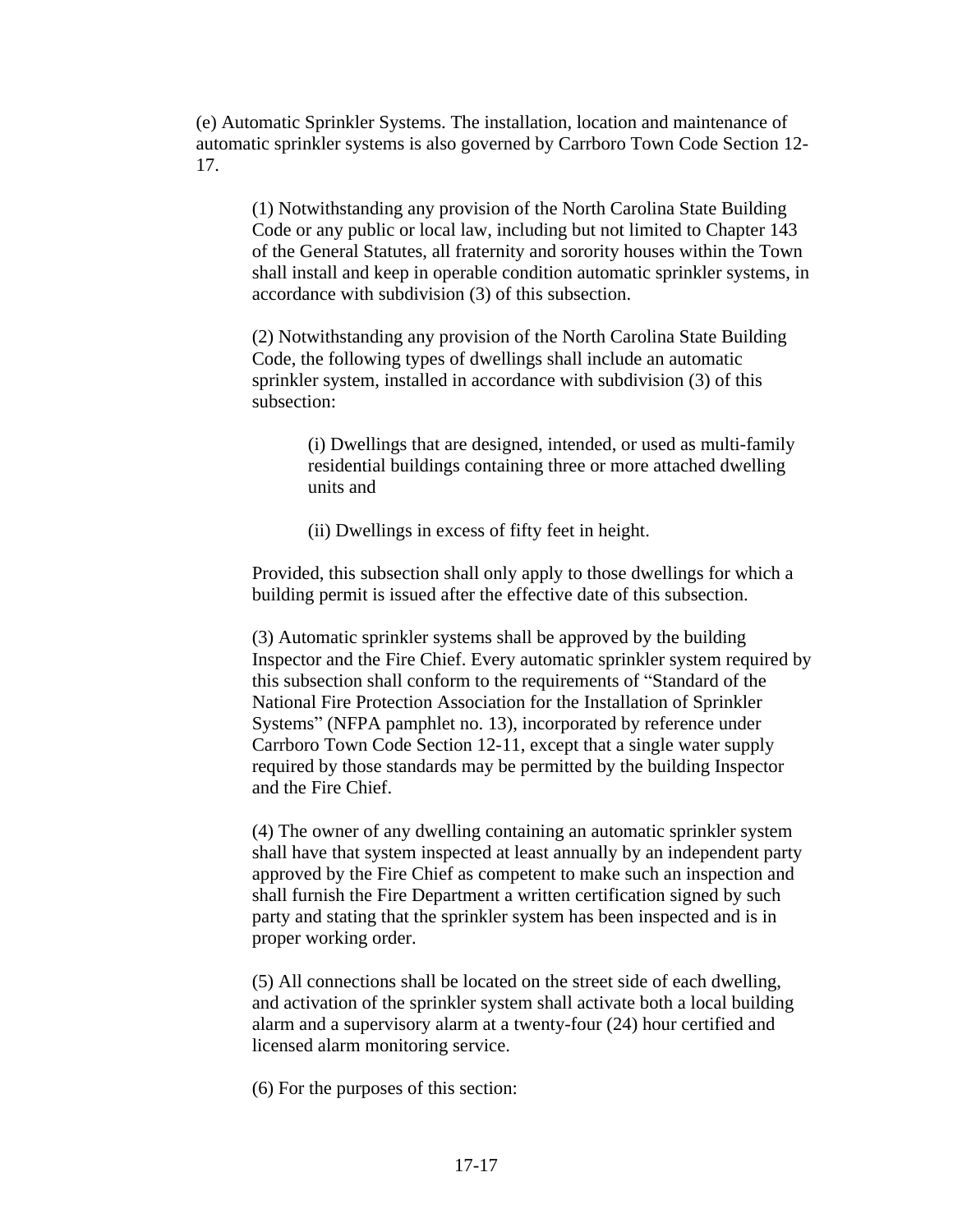(i) The height of a dwelling shall be the vertical distance measured from the lowest mean elevation of the finished grade on any one side of the dwelling to the highest point on the roof of the dwelling. With respect to single family detached residences and duplexes, the height of a building shall be the vertical distance measured from the floor of the main story of the dwelling at the front elevation to the top of the roof above the floor.

(ii) All portions of a dwelling under a continuous roof shall be regarded as a single building, regardless of the existence of fire walls or separate ownership.

(7) Subdivision (2) of this subsection applies to existing dwellings only to the extent and under the circumstances that the provisions of the North Carolina Building Code apply to existing dwellings.

(f) Smoke Detectors in Rental Units. In addition to the provisions of this Subsection, the installation, location and maintenance of smoke detectors are also governed by Subsection 17-23 of this Chapter and Carrboro Town Code Section 12-19. The requirements of this subsection apply to all rental dwellings

(1) Every owner, or the owner's agent, of a rental dwelling lawfully constructed without smoke detectors shall install or ensure that a smoke detector is installed in every rental dwelling unit in accordance with the provisions of this section. Installation in accordance with this section must be complete and smoke detectors must be duly operable within thirty days after the effective date of this section.

(2) Smoke detectors shall be installed in accordance with the following requirements:

> (i) Only ionization or photoelectric type smoke detectors shall be installed.

(ii) Smoke detectors with power sources not directly connected to the electrical system of the residential unit may be powered by self-monitoring batteries or operated from an electrical outlet which is fitted with a plug restraining device, provided the outlet is not controlled by any switch other than the main power supply.

(iii) Smoke detectors shall be installed in accordance with either the standards of the National Fire Protection Association or the minimum protection designated in the manufacturer's instructions.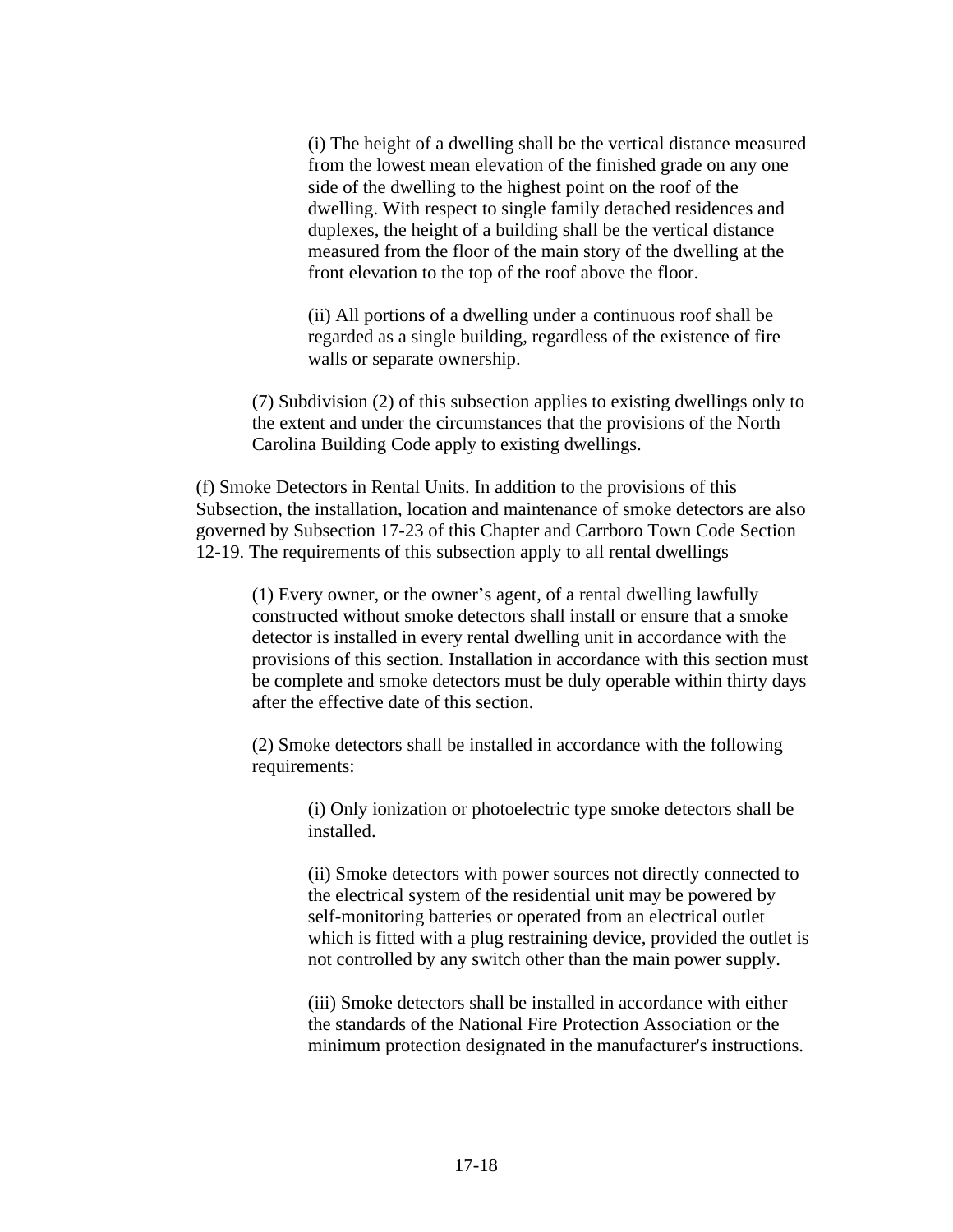(3) Smoke detectors shall be located in accordance with the requirements of the North Carolina State Building Code. In addition to the provisions of the North Carolina State Building Code, smoke detectors shall meet the following location criteria:

(i) At least one (1) smoke detector shall be installed to protect the sleeping area within each dwelling unit.

(ii) Smoke detectors shall be installed outside of sleeping areas but in the immediate vicinity of such rooms, centrally located in the corridor or area giving access to the rooms. In dwelling units without separate sleeping areas, the smoke detectors shall be centrally located in the main room.

(iii) Where sleeping areas are separated by other-use areas (such as kitchens or living rooms, but not closets or bathrooms), or are located on different stories or floor levels, they shall be considered as separate sleeping areas.

(iv) Residential units with more than one sleeping area shall require the installation of additional smoke detectors to protect each sleeping area.

(v) Where one or more sleeping areas are located on a level above the cooking and living area, the smoke detector for such sleeping areas shall be placed at the top of the stairway.

(vi) A smoke detector installed in a stairwell shall be so located as to assure that smoke rising in the stairwell cannot be prevented from reaching the smoke detector by an intervening door or obstruction.

(vii) Smoke detectors in rooms with ceilings that slope shall be located at the high side of the room.

(viii) Smoke detectors shall not be mounted in front of an air supply duct or between the sleeping area and the furnace cold air return.

(4) The installation and maintenance responsibilities of owners and rental occupants shall be as follows:

> (i) Every owner of rental dwelling units shall be responsible for the provision of operable smoke detectors in compliance with the North Carolina General Statues and with the provisions of this Chapter.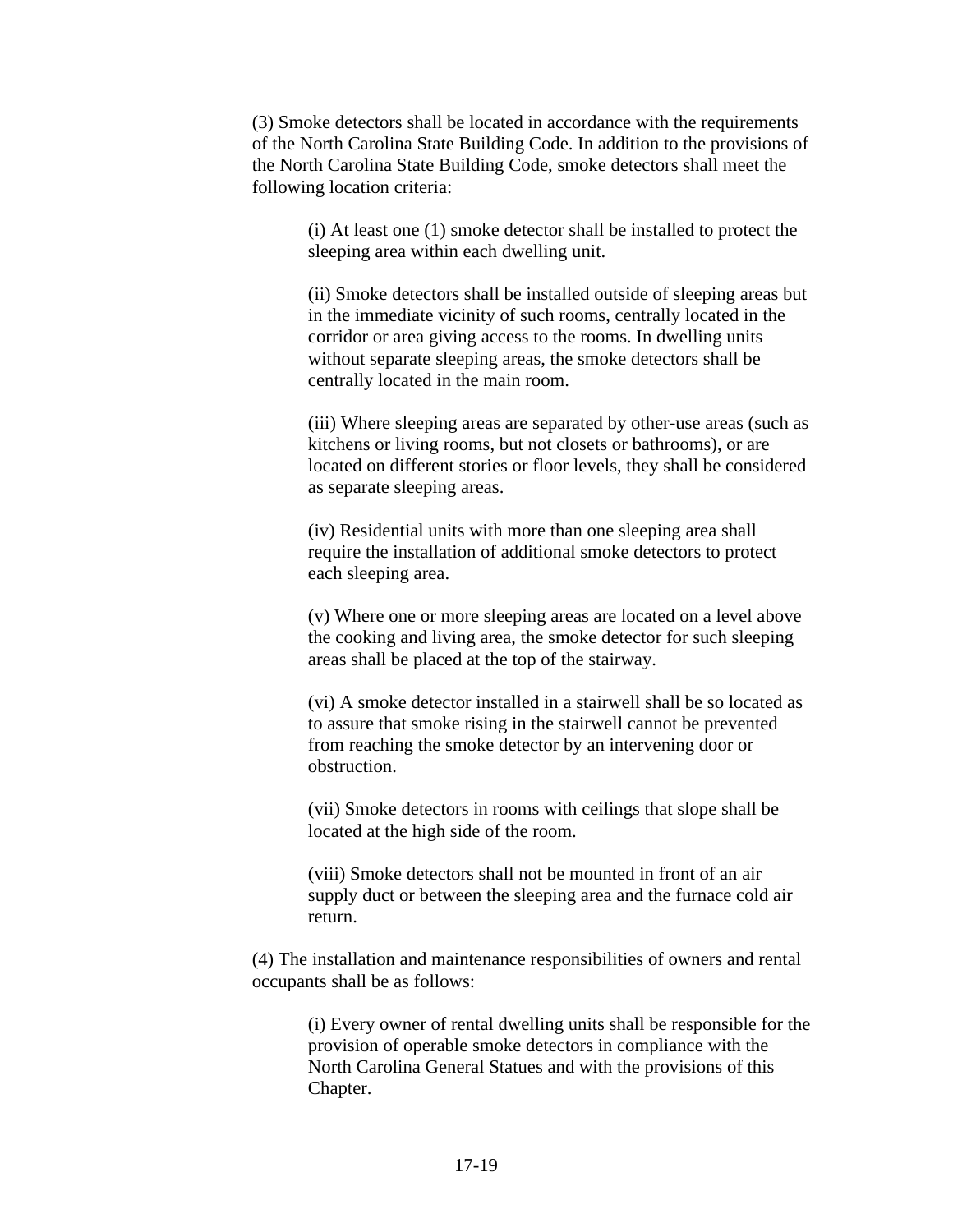(ii) The owner shall replace or repair the smoke detectors within 15 days of receipt of notification if the owner is notified of needed replacement or repairs in writing by the occupant.

(iii) The owner shall ensure that all smoke detectors are operable and in good repair at the beginning of each tenancy. Unless the owner and the renting occupant have a written agreement to the contrary, the owner shall place new batteries in all battery-operated smoke detectors at the beginning of a tenancy. The renting occupant shall replace the batteries as needed during the tenancy.

(iv) Failure of the renting occupant to replace the batteries as needed shall not be considered as negligence on the part of the renting occupant or the owner.

(v) The owner shall keep a written record of the maintenance and battery replacement required of the owner by this subsection, which record shall be made available to the Fire Chief or the Fire Chief's designee upon request.

(vi) No renting occupant of any dwelling may tamper with any smoke detector so as to render it inoperable.

(g) Smoke Detectors in Owner Occupied Dwelling Units and Rooming Units. Smoke detectors shall be required in all owner occupied dwellings units or rooming units where such installation was required by the North State Building Code at the time of construction. Smoke detectors shall be installed in accordance with the requirements of the North Carolina State Building Code in effect at the time the units were constructed.

## **Section 17-12 Electrical Standards**

(a) All outlets, electrical equipment, general wiring and wiring of appliances shall be properly installed and maintained consistent with the standards of the North Carolina State Building Code in effect at the time of construction.

(b) All ceiling fixtures and other fixtures shall be installed according to the manufacturer's instructions or industry standards.

(c) All switches and fixtures shall be safely operable or else sealed off and disconnected.

(d) No temporary cords (i.e. extension cords or drop cords) shall be

(i) Used as a substitute for the fixed wiring;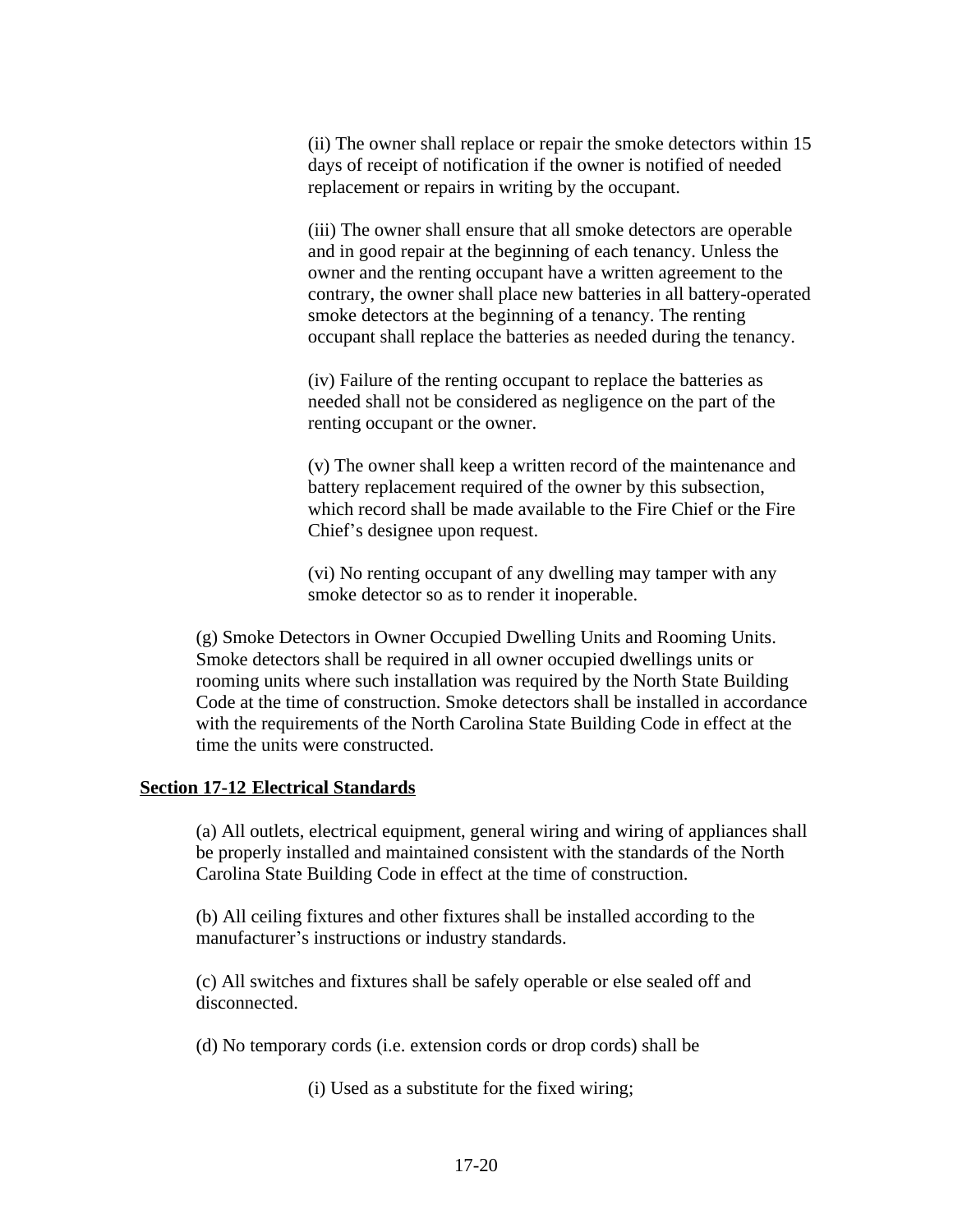(ii) Run through holes in walls, ceilings, or floors;

- (iii) Run through doorways, windows or similar openings;
- (iv) Attached to building surfaces; or
- (v) Concealed behind building walls, ceilings or floors.

(e) At least two convenience outlets shall be located in each habitable room.

(f) At least one ceiling or wall-type electric light fixture shall be installed in each bathroom.

(g) Every bathroom shall contain at least one outlet.

(h) Overcurrent protection shall be properly sized.

(i) Dangerous or hazardous electrical conditions shall be prohibited.

## **Section 17-13 Plumbing Standards**

(a) Every dwelling shall be connected to the OWASA water and/or sanitary sewer systems or to an alternate water supply and sanitary sewer system for each approved by the Orange County Health Department.

(b) The water supply system for each dwelling shall be installed and maintained to provide water to plumbing fixtures, devices and appurtenances.

(c) All plumbing fixtures shall be properly connected to such public water and/or sewer systems or wells and/or septic systems in accordance with all applicable state and local statutes and regulations.

(d) Every dwelling unit and rooming unit shall have a bathroom complete with commode, tub or shower, and bathroom sink. Every dwelling unit shall also have installed a separate kitchen sink. Those rooming units which are part of a boarding house shall be exempt from this subsection. (See Section 17-13(o) of this Chapter.)

(e) All fixtures shall be in proper working condition with no leaks existing.

(f) All commodes shall be firmly installed.

(g) No fixtures shall be cracked, broken or badly chipped.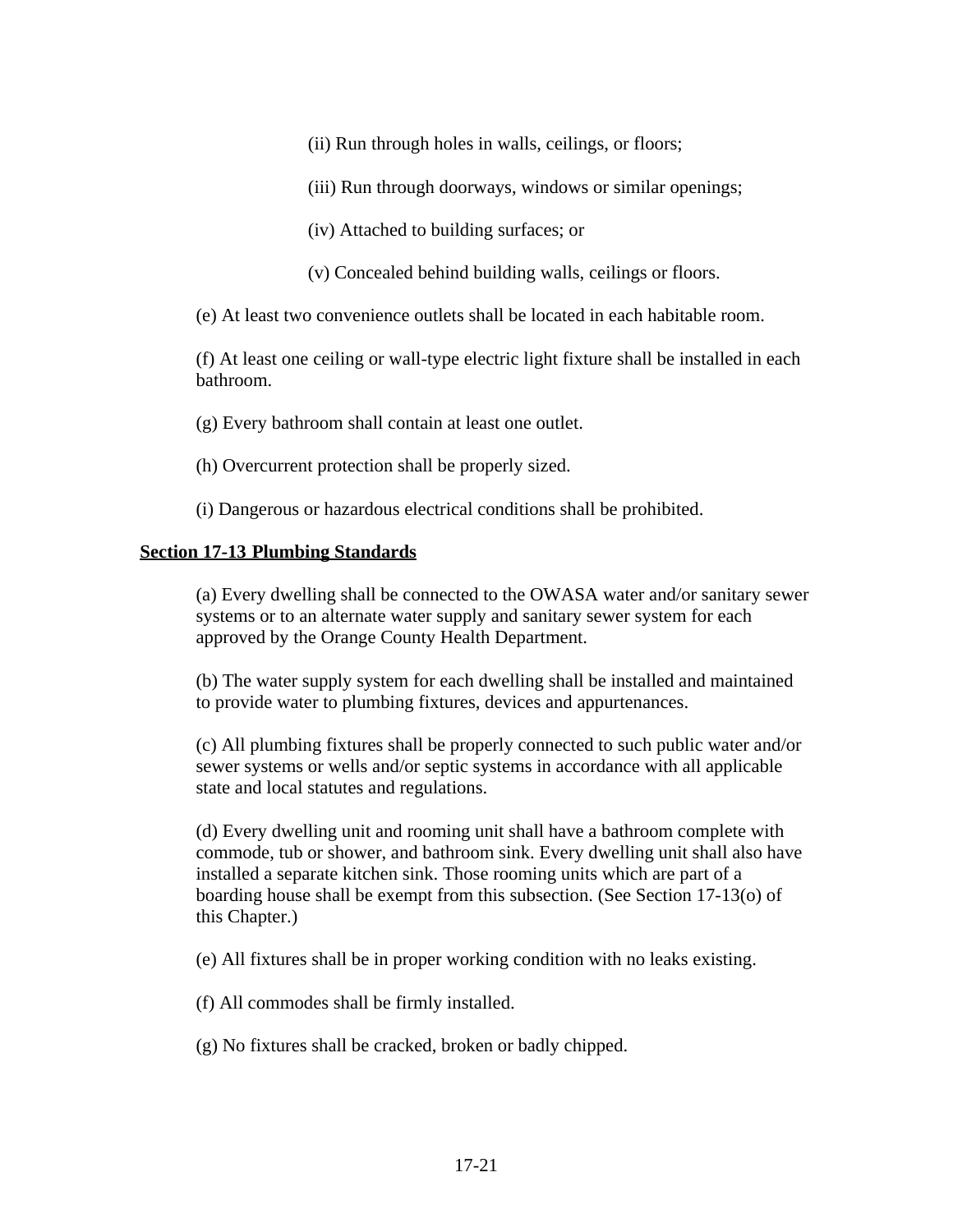(h) All water piping shall be protected from freezing by proper installation in enclosed or concealed areas.

(i) The water supply shall be maintained free from contamination, and all water inlets for plumbing fixtures shall be located above the flood-level rim of the fixture. Hose bibs or faucets to which hoses are attached and left in place shall be protected by an approved atmospheric-type vacuum breaker or an approved permanently attached hose connection vacuum breaker.

(j) At least one two (2) inch minimum size main plumbing vent shall be properly installed for each building.

(k) All plumbing, including water and sewer lines, shall be properly supported with no broken or leaking lines.

(l) Water-heating facilities shall be provided and shall be properly installed and maintained in safe and good working condition. Water heaters shall be properly connected with hot water lines to each bathroom sink, bathtub and shower. Water heaters shall be capable of heating water to a temperature of not less than one hundred and twenty degrees Fahrenheit. An approved combination temperature and pressure-relief valve and relief valve discharge pipe shall be properly installed and maintained on water heaters.

(m) Plumbing fixtures shall have adequate clearances for usage and cleaning.

(n) Every plumbing stack, vent, water and sewer line must function properly and be kept free from obstructions, leaks and defects

(o) Toilet Facilities in Boarding Houses

(1) At least one commode, bathroom sink, and bathtub or shower shall be supplied for each eight persons or fraction thereof residing within a boarding house, including members of the operator's family wherever they share the use of the facilities.

(2) In a boarding house where rooms are let only to males, urinals may be substituted for not more than one-half the required number of commodes or privies.

(3) All toilet facilities shall be so located within the dwelling as to be reasonably accessible from a common hall or passageway to all persons sharing such facilities.

(4) No facilities required by this subsection may be located in a basement, but nothing herein shall prohibit the installation of such facilities in a basement in addition to those herein above required.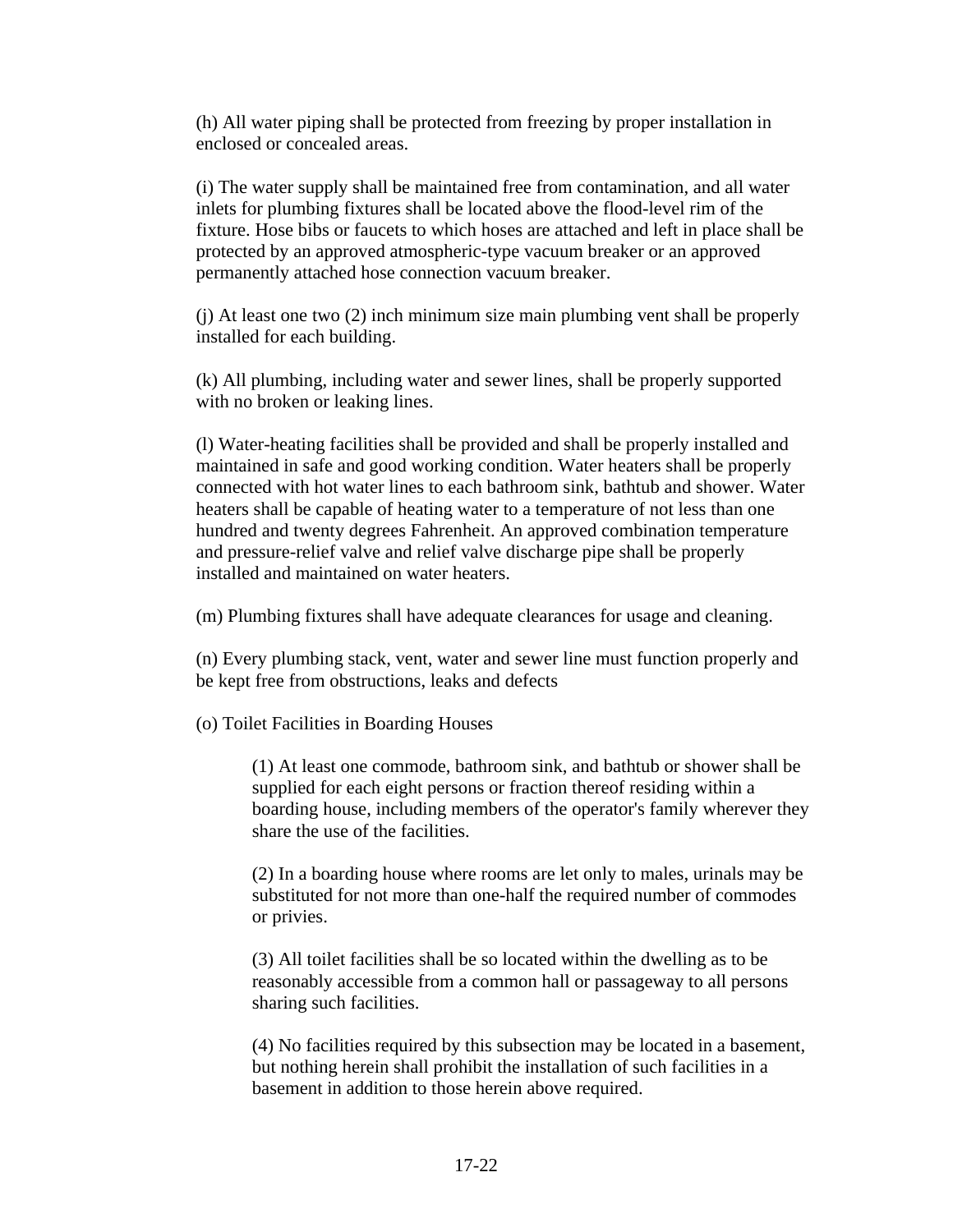### **Section 17-14 Heating Standards**

(a) Every dwelling unit and rooming unit shall have provisions for providing heat in accordance with one of the following:

(1) Every central or electric heating system shall be of sufficient capacity so as to heat each dwelling unit to which it is connected with a minimum temperature of 68º Fahrenheit measured at a point three feet above the floor with an outside temperature of twenty degrees (20º) Fahrenheit.

(2) When a central or electric heating system is not provided, each dwelling unit shall be provided with sufficient fireplaces, chimneys, flues, or gas vents and applicable heating appliances so as to furnish a minimum temperature of 68º Fahrenheit measured at a point three feet above the floor with an outside temperature of twenty degrees (20º) Fahrenheit.

(b) Portable kerosene heaters are not acceptable as the permanent source of heat required by subsection (a) of this section. An owner who has complied with subsection (a) of this section shall not be held in violation of this subsection where the occupant of a rental dwelling uses a kerosene heater as a primary source of heat.

(c) Heating appliances and facilities shall be installed in accordance with the North Carolina State Building Code provisions in effect at the time of installation and shall be maintained in a safe and good working condition.

(d) Liquid fuel shall be stored in accordance with the Town Fire Prevention and Protection Code and the Fire Prevention Code of the North Carolina State Building Code.

(e) Unvented heating appliances are prohibited in all sleeping areas.

(f) Chimneys, and associated thimble grouting, shall be tight and safe, and capable of maintaining proper draft for the carriage of combustion by-products to outside air.

(g) Hearth extensions shall be of noncombustible material and shall be at least sixteen (16) inches beyond the face and six (6) inches beyond each side of the fireplace opening.

(h) No combustible materials shall be permitted within twelve (12) inches of the top and seven (7) inches of either side of the fireplace opening.

(m) Where fireplaces are rendered inoperable,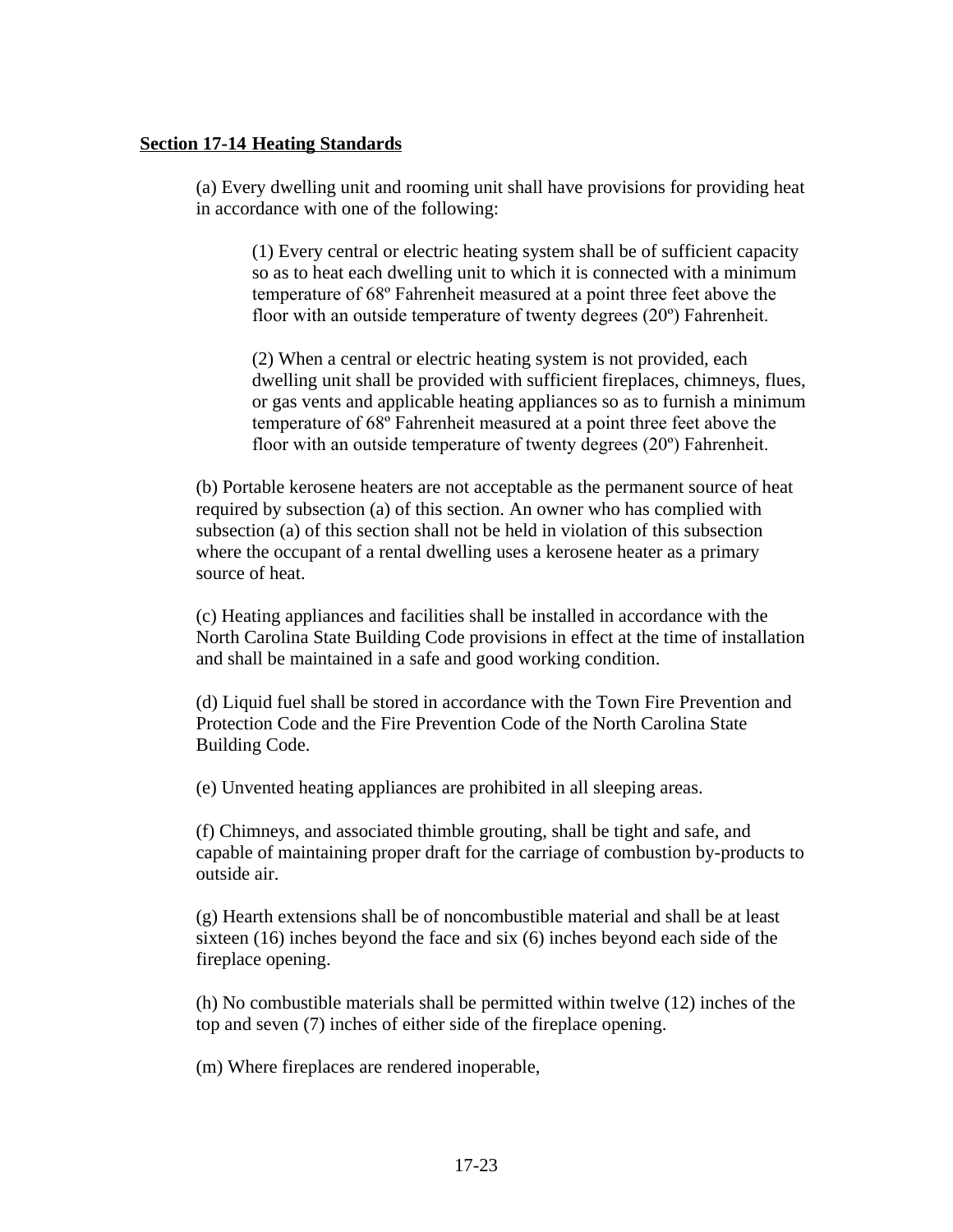(1) The opening shall be closed and

(2) If the chimney is used for ventilation, it shall be lined or a vent shall be installed inside the chimney.

(n) Any stove that requires ventilation to the outside air shall be within six (6) feet of the flue connection.

(o) No combustible materials shall be within six (6) inches of the stovepipe at the thimble connection.

(p) No stovepipe shall be placed through combustible walls (i.e. stud walls, plywood walls or siding). This subsection shall not apply if approved piping is installed in accordance with the manufacturer's installation instructions.

(q) To prevent excessive heat, coals, and embers from coming into contact with combustible floors, where a stove is used for heating rooms the pad under the stove shall be of noncombustible material, such as brick, slate, asbestos or cement.

(r) Property owners are strongly encouraged to have their operational fireplaces, woodstoves and chimneys inspected and cleaned annually.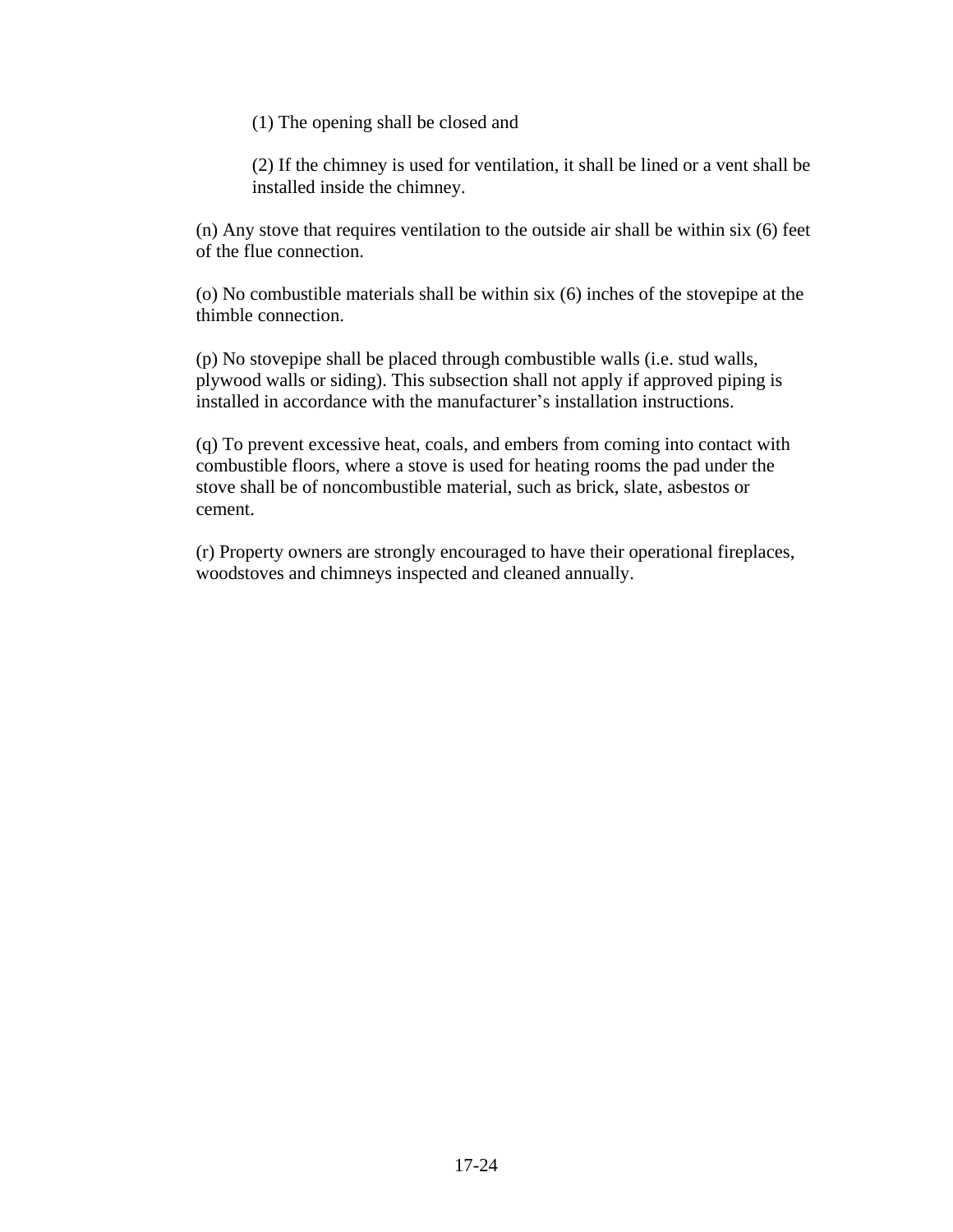# **Article III**

# **RESPONSIBILITIES OF OWNERS AND OCCUPANTS**

## **Section 17-15 Owner to Keep Shared Areas Clean**

Every owner of a multi-family dwelling containing four or more dwelling units shall be responsible for maintaining the shared or common areas of the dwelling and premises thereof in a reasonably clean and reasonably sanitary condition.

### **Section 17-16 Occupant to Keep the Occupant's Part of the Dwelling Clean**

Every occupant of a dwelling shall maintain that part of the dwelling and premises thereof which the occupant occupies and controls in a reasonably clean and reasonably sanitary condition.

### **Section 17-17 Prerequisites to Rental and Occupation of a Vacant Dwelling Unit**

No owner or owner's agent shall lease or rent to any other person any vacant dwelling unit unless it complies with the provisions of this Chapter and is reasonably clean, sanitary and fit for human occupancy.

### **Section 17-18 Disposal of Solid Wastes**

(a) Every occupant of a dwelling unit shall dispose of all solid wastes in a clean and safe manner that is in accordance with Carrboro Town Code Chapter 11.

(b) Disposal facilities shall be provided by the dwelling owner.

## **Section 17-19 Extermination of Insects and Other Pests**

(a) Every occupant of a dwelling shall be responsible for the extermination of any insects, rodents or other pests therein or on the premises.

(b) Each occupant of a dwelling unit within a multifamily dwelling shall be responsible for the extermination of insects, rodents and other pests within their dwelling unit only.

(c) Notwithstanding the foregoing provisions of this Section, whenever infestation is caused by failure of the owner to maintain a dwelling in a rodent-proof or reasonably insect-proof condition, extermination shall be the responsibility of the owner. Whenever infestation exists in two or more contiguous dwelling units in any dwelling, or in the shared common areas of any dwelling containing two or more dwelling units, extermination thereof shall be the responsibility of the owner.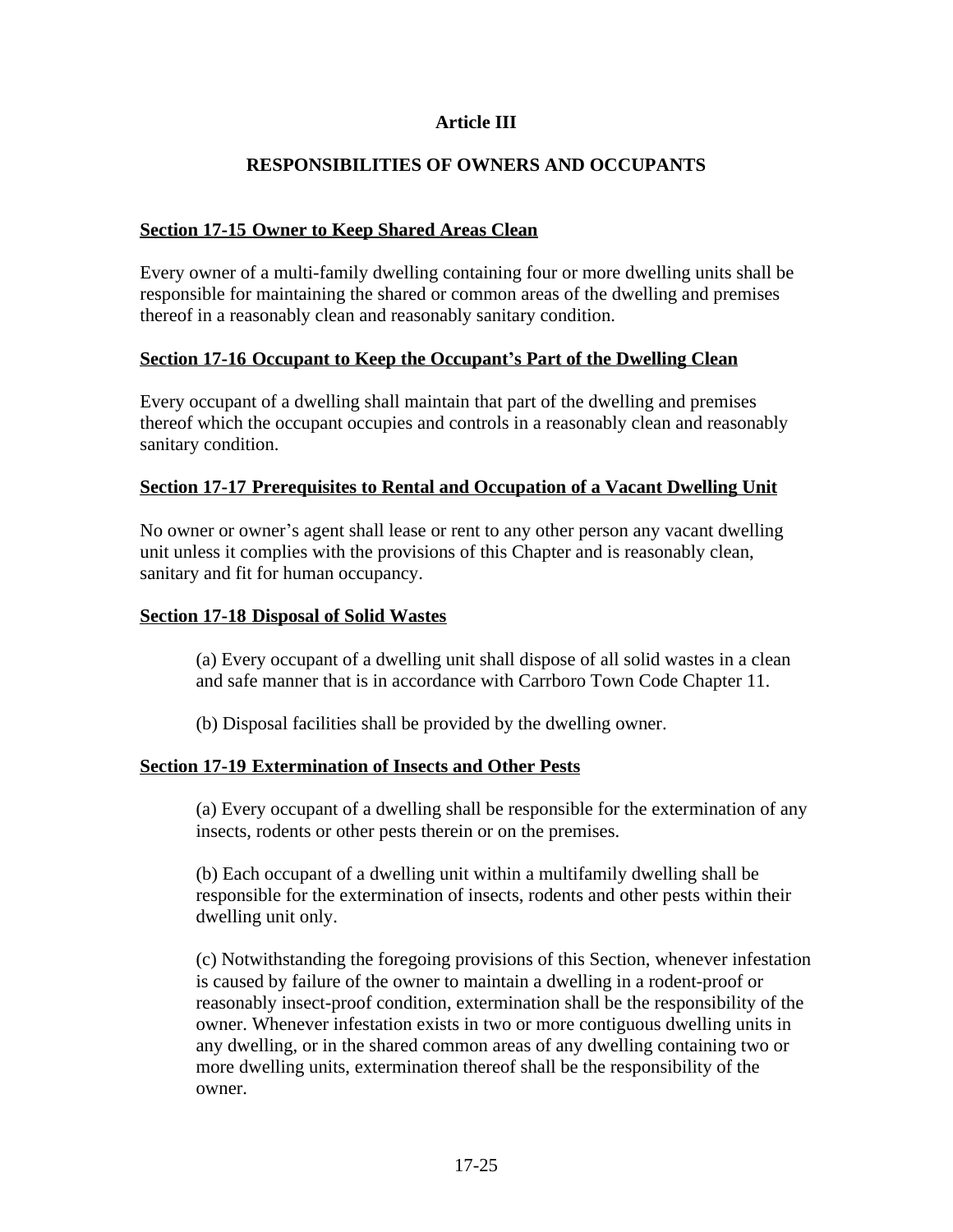(d) The owner of any rental dwelling unit shall be responsible for extermination within the unit prior to leasing or renting the unit. (See also Section 17-11(c) of this Chapter.)

# **Section 17-20 Maintenance of Plumbing Fixtures by Occupant**

Every occupant of a dwelling shall keep all plumbing fixtures in a reasonably clean and reasonably sanitary condition and shall be responsible for the exercise of reasonable care in the proper use and operation thereof. (See also Section 17-13 of this Chapter.)

# **Section 17-21 Removal of Required Services and Facilities**

No owner, owner's agent or occupant shall cause any service, facility, equipment or utility, which is required under this Chapter, to be removed from or permanently disconnected in an occupied dwelling unit. (See also Section  $17(a)(5)$  and  $17(a)(8)$  of this Chapter.)

# **Section 17-22 Screens**

It shall be the responsibility of the owner to furnish, install and maintain all required screens. (See also section 17-7(a)(8) of this Chapter.)

# **Section 17-23 Smoke Detectors**

See Section 17-11(f) of this Chapter.

# **Section 17-24 No Waiver of Obligations**

In the case of rental dwelling units, the owner is not released from the owner's obligations under any part of this Chapter by the renting occupant's explicit or implicit acceptance of the owner's failure at any time to provide premises complying with this Chapter, unless the Town of Carrboro imposes an impediment to repair for a specific period of time not to exceed six months. Notwithstanding the provisions of this Section, the owner and renting occupant are not prohibited from making a written contract subsequent to the rental agreement wherein the occupant agrees to perform specified work on the premises, provided that said contract is supported by adequate consideration other than the leasing or renting of the premises and is not made with the purpose or effect of evading the owner's obligations under this Chapter or the North Carolina General Statues.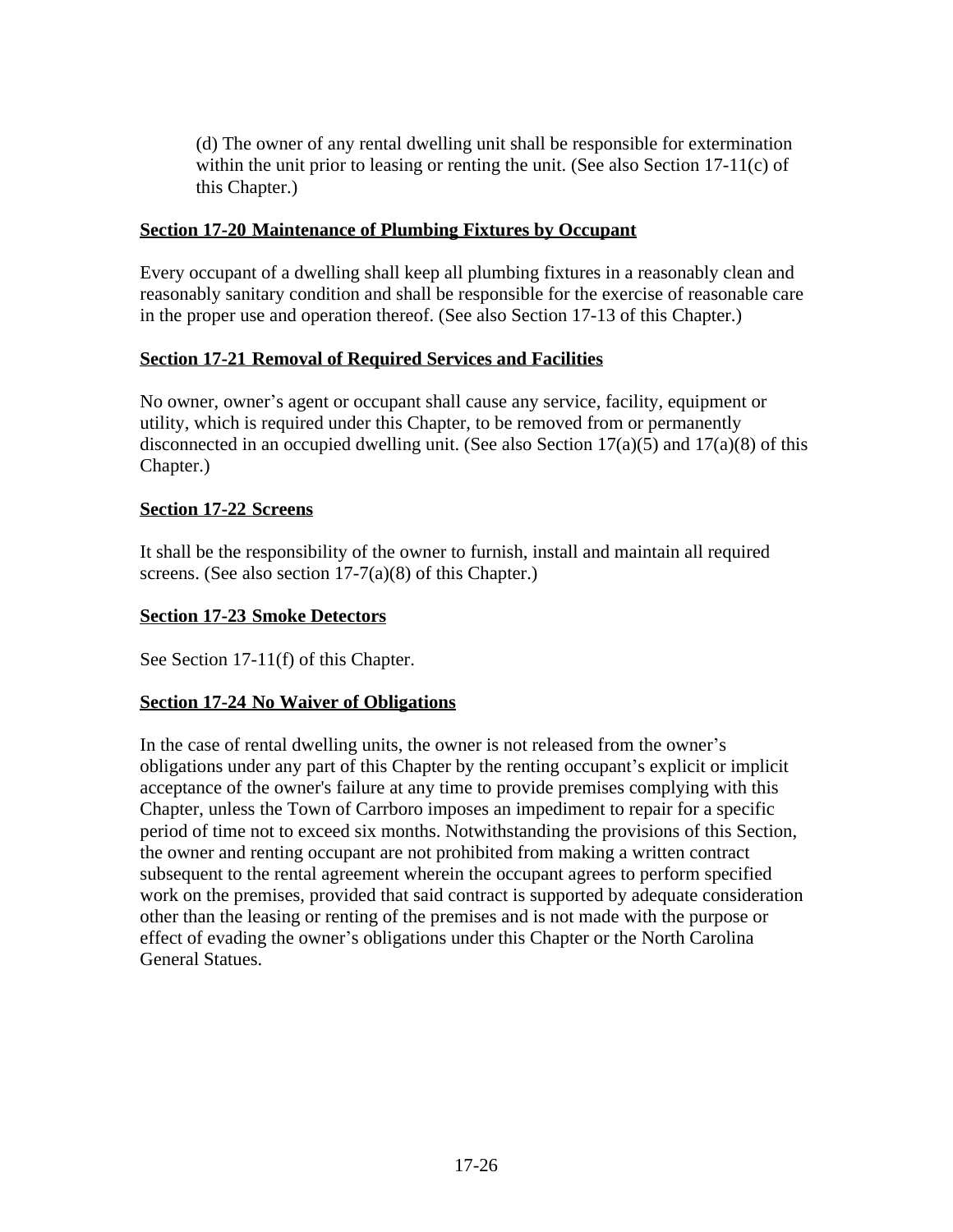# **Article IV**

# **ENFORCEMENT**

## **Section 17-25 Duties of the Inspector**

It shall be the duty of the Inspector:

(a) To investigate dwelling conditions, and to inspect dwellings located in the Town, in order to determine which dwellings are unfit for human habitation, and for the purpose of carrying out the objectives of this Chapter with respect to such dwellings and dwelling units;

(b) To take such action, together with other appropriate departments and agencies, public and private, as may be necessary to effect rehabilitation of housing that has deteriorated or is currently uninhabitable.

(c) To keep a record of the results of inspections made under this Chapter and an inventory of those dwellings that do not meet the minimum standards of fitness herein prescribed; and

(d) To perform such other duties as may be herein prescribed.

## **Section 17-26 Powers of the Inspector**

The Inspector is authorized to exercise such powers as may be necessary or convenient to carry out and effectuate the purpose and provisions of this Chapter, including the following powers in addition to others herein granted:

(a) To investigate the dwelling conditions in the Town in order to determine which dwellings herein are unfit for human habitation;

(b) To administer oaths and affirmations, examine witnesses and receive evidence;

(c) To enter upon residential premises at all reasonable times for the purpose of making examinations and inspections; provided, such entries shall be made with the permission of the person in possession of the premises or pursuant to an administrative search warrant. Examinations and inspections shall be made in such a manner as to cause the least possible inconvenience to the person in possession of the premises;

(d) To reasonably interpret the provisions and standards of this Chapter; and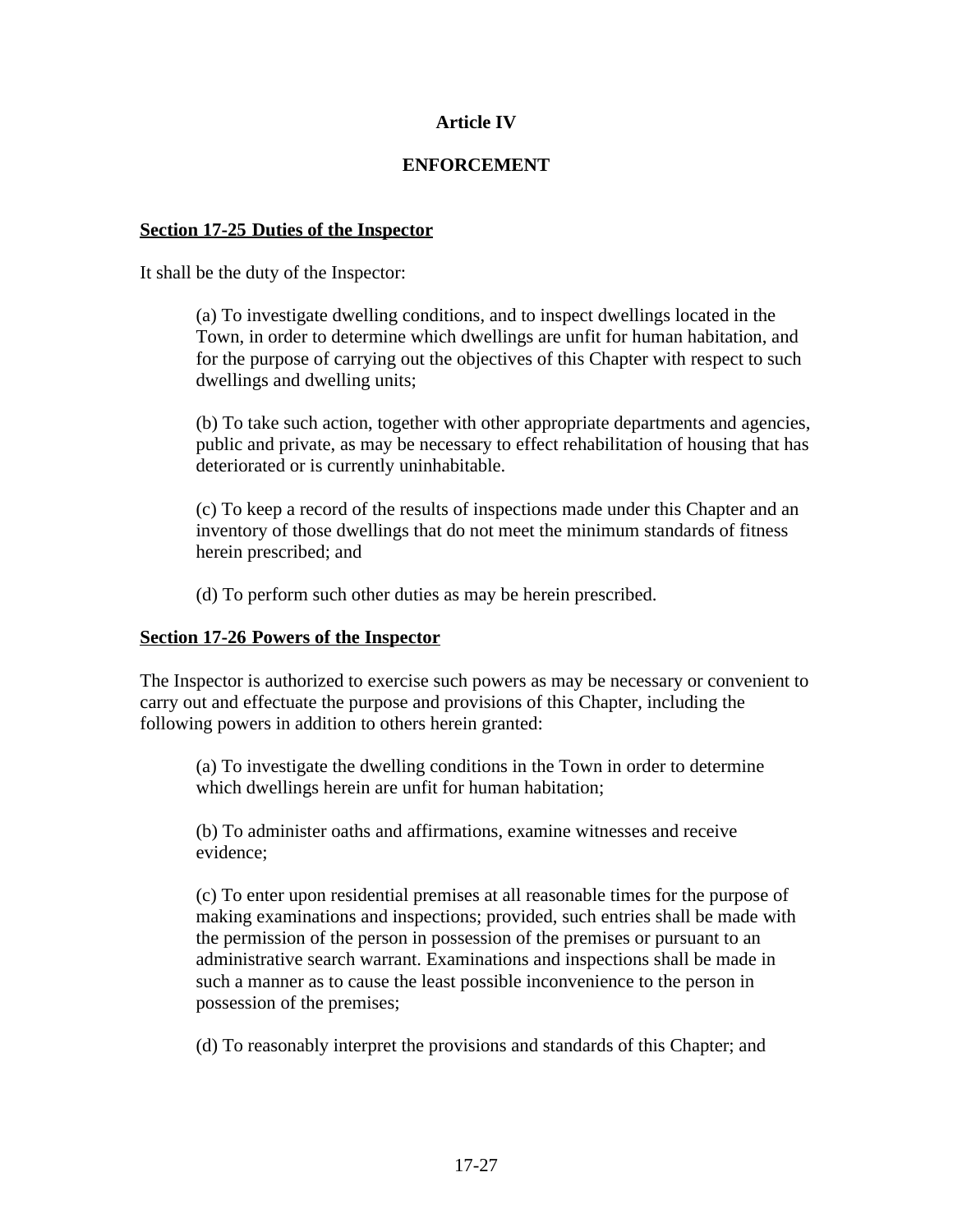(e) To delegate any of the Inspector's functions and powers under this Chapter to other officers and other agents.

(See also Section 17-4(a) and (b) of this Chapter.)

# Section 17-27 Preliminary Investigation; Notice and Hearing

(a) Whenever a petition is filed with the Inspector by a public authority or by at least five residents of the Town charging that any dwelling or dwelling unit is unfit for human habitation, or whenever it appears to the Inspector, upon inspection, that any dwelling or dwelling unit is unfit for human habitation, the Inspector shall, if the Inspector's preliminary investigation discloses a basis for such charges, issue and cause to be served upon the owner of and parties in interest in such dwelling or dwelling unit a complaint.

(b) The Inspector's complaint shall state the charges and contain a notice that a hearing will be held before the Inspector or the Inspector's designated agent at a place therein fixed, not less than ten (10) nor more than thirty (30) days after the serving of such complaint. Notice of such hearing shall also be given to at least one of the persons signing a petition relating to such dwelling.

(c) The owner or any party in interest shall have the right to file an answer to the complaint and to appear in person, or otherwise, and give testimony at the place and time fixed in the complaint.

(d) Any person desiring to do so may attend the hearing and give evidence relevant to the matter being heard. The rules of evidence prevailing in courts of law shall not be controlling in hearings before the Inspector.

# **Section 17-28 Finding of Facts; Issuance of Order to Repair, Demolish or Close**

(a) If after providing notice and conducting a hearing in accordance with Section 17-27 of this Chapter, the Inspector determines that the dwelling or dwelling unit under consideration is unfit for human habitation under the terms of this Chapter, the Inspector shall state in writing the findings of fact in support of such determination and shall issue and cause to be served upon the owner of the dwelling an order.

(1) If the repair, alteration or improvement of such dwelling can be made at a cost of fifty (50) percent or less of the value of the housing, the Inspector's order shall require the owner to repair, alter or improve such housing to render it fit for human habitation or to vacate and close the housing.

(2) If the repair, alteration or improvement of such housing cannot be made at a cost of fifty (50) percent or less of the value of the housing, the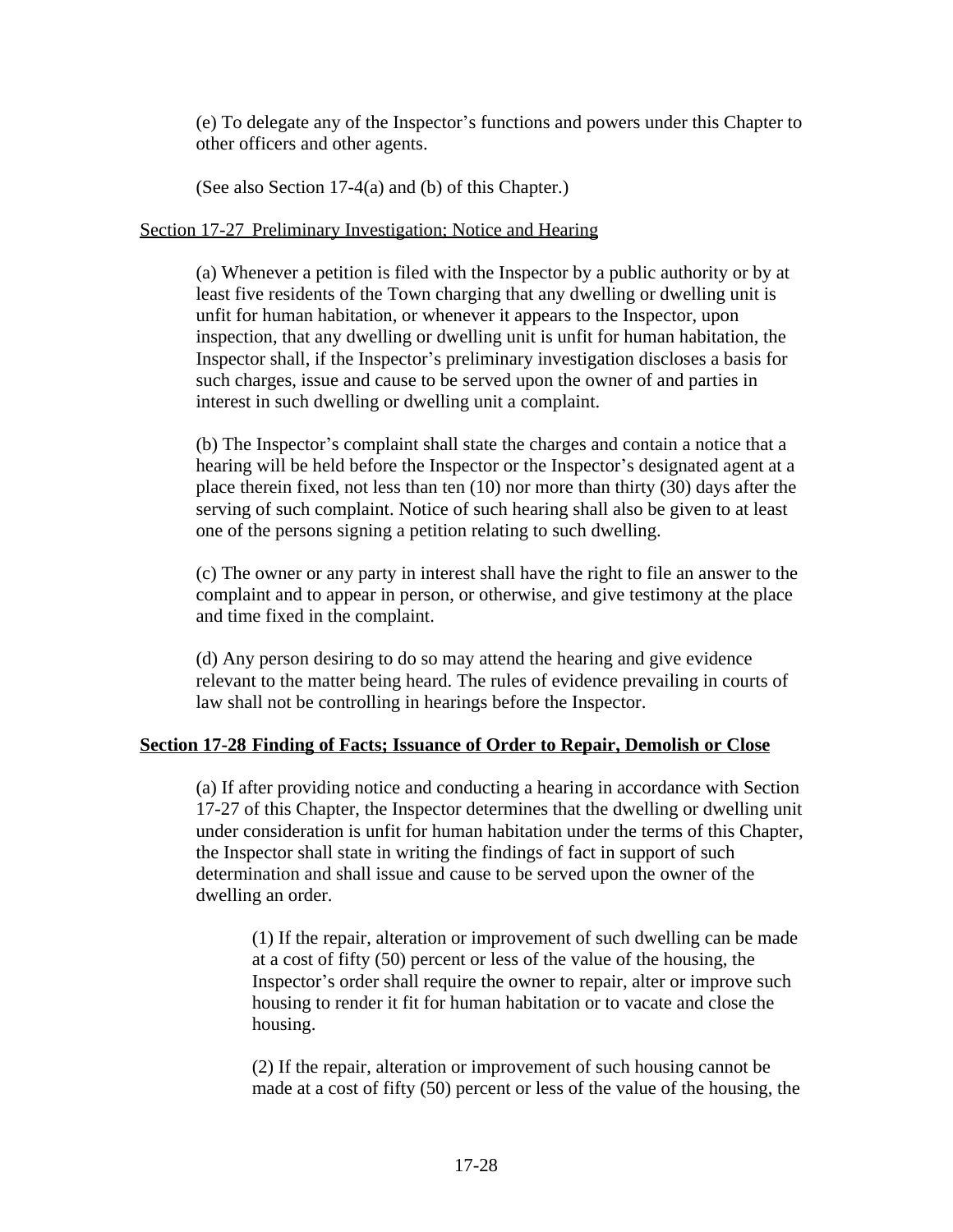Inspector's order shall require the owner to repair, alter or improve such housing to render it fit for human habitation or to demolish and remove such housing.

In either case, the order shall specify the time within which the owner must complete all actions specified in the order.

(b) Notwithstanding the provisions of subsection 17-28(a) of this Chapter, if a dwelling determined to be unfit for human habitation is located in a historic district of the Town, the Town Historic District Commission may determine, after a public hearing, that the dwelling is of particular significance or value toward maintaining the character of the district. Upon a finding of particular significance or value and if the dwelling has not been condemned as unsafe, the Inspector may require that the dwelling be vacated and closed consistent with G.S. § 160A-400.14(a).

# **Section 17-29 Appeal**

(a) When

(1) Compliance with an order of the Inspector would appear to cause undue hardship on an owner or other party in interest, or

(2) Literal application of the provisions of this Chapter would appear to cause undue hardship on an owner or other party in interest, or

(3) It is claimed that the true intent and meaning of this Chapter or any of the minimum standards or requirements herein have been wrongly interpreted,

any person aggrieved by the decision or any officer, board or commission of the Town of Carrboro may appeal from the order of the Inspector to the Board of Adjustment.

(b) Notice of appeal shall be in writing and filed in the office of the Zoning Administrator within ten days after the rendering of the decision or service of the order of the Inspector, and shall be on forms provided by the Inspector. The notice of appeal shall specify the grounds upon which the appeal is based.

(c) Upon the filing of any notice of appeal, the Inspector shall forthwith transmit to the Board of Adjustment all the papers and other pertinent information constituting the record upon which the decision of the Inspector appealed from was made.

(d) *Intentionally blank*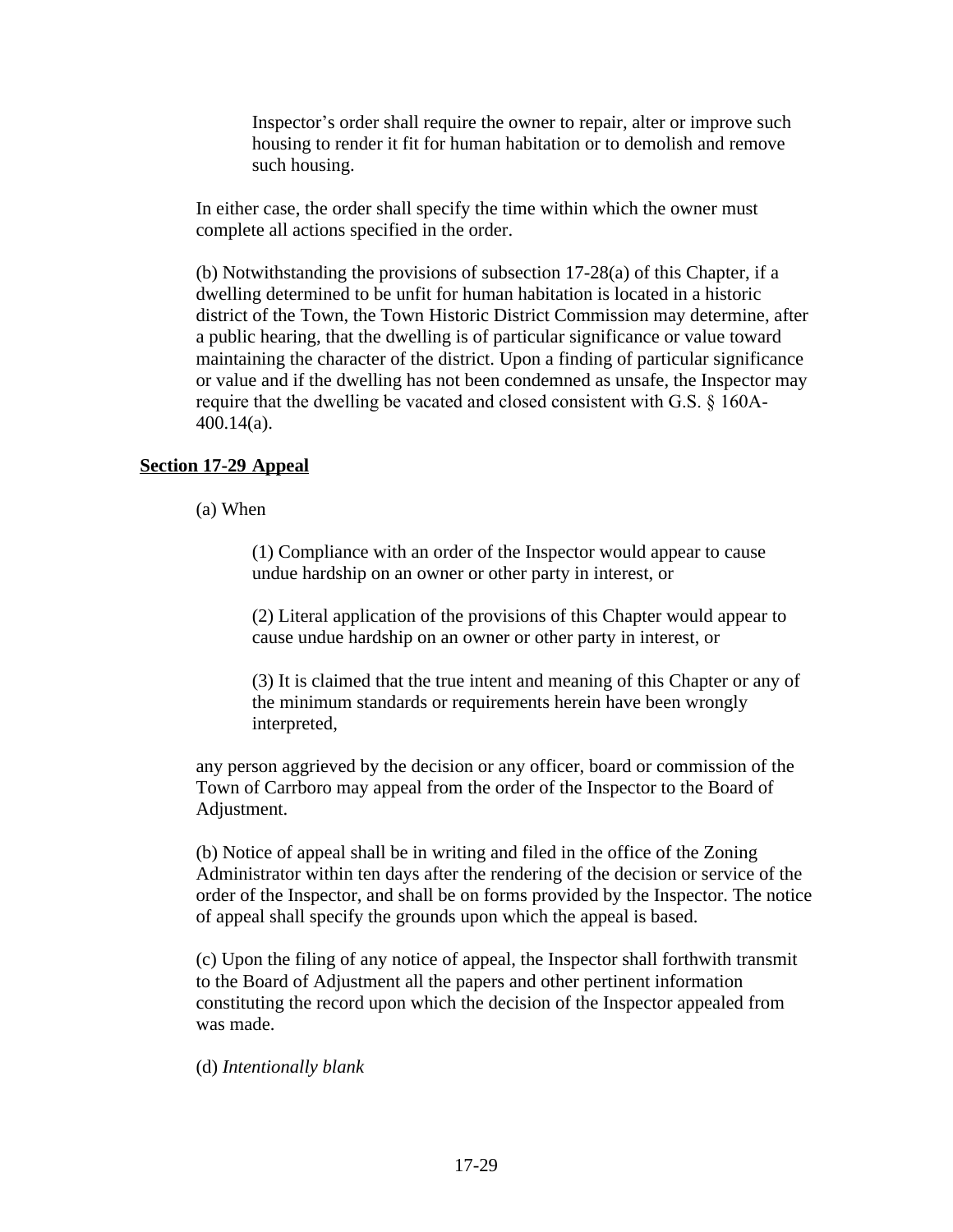(e) When an appeal is from a decision of the Inspector refusing to allow the person aggrieved thereby to do any act, the decision shall remain in force until modified or reversed. When any appeal is from a decision of the Inspector requiring the person aggrieved to do any act, the appeal shall have the effect of suspending the requirement until the hearing by the Board of Adjustment, unless the Inspector certifies to the Board of Adjustment, after the notice of appeal is filed with the Zoning Administrator, that because of the facts stated in the certificate, a suspension of the requirement would cause imminent peril to life or property. In that case the requirement shall not be suspended except by a restraining order, which may be granted for due cause shown upon not less than one day's written notice to the Inspector, by the Board of Adjustment, or by a court of record upon petition made pursuant to subsection 17-30(b) of this Chapter. A copy of the Inspector's certificate shall promptly be furnished to the appellant.

(f) The Appeals Board shall fix a reasonable time for hearing appeals, shall give due notice to the parties, and shall render its decision within a reasonable time. Any party may appear in person or by agent or attorney. The Appeals Board may reverse or affirm, wholly or partly, or may modify the decision or order appealed from, and may make any decision and order that in its opinion ought to be made in the matter, and to that end it shall have all the powers of the public officer, but the concurring vote of four members of the Appeals Board shall be necessary to reverse or modify any decision or order of the public officer. The Appeals Board shall have power also in passing upon appeals, when practical difficulties or unnecessary hardships would result from carrying out the strict letter of the ordinance, to adapt the application of the ordinance to the necessities of the case to the end that the spirit of the ordinance shall be observed, public safety and welfare secured, and substantial justice done.

- (g) A decision of the Board of Adjustment to
	- (1) Extend the time for compliance with an order of the Inspector, or
	- (2) To vary the application of any provision of this Chapter, or
	- (3) To modify an order of the Inspector,

shall specify in what manner such extension, variation, or modification shall be made, the conditions upon which it shall be made, and the reasons for so doing.

If a decision of the Board of Adjustment reverses or modifies a refusal, order, or disallowance of the Inspector, or varies the application of any provision of this Chapter, the Inspector shall immediately take action in accordance with such decision.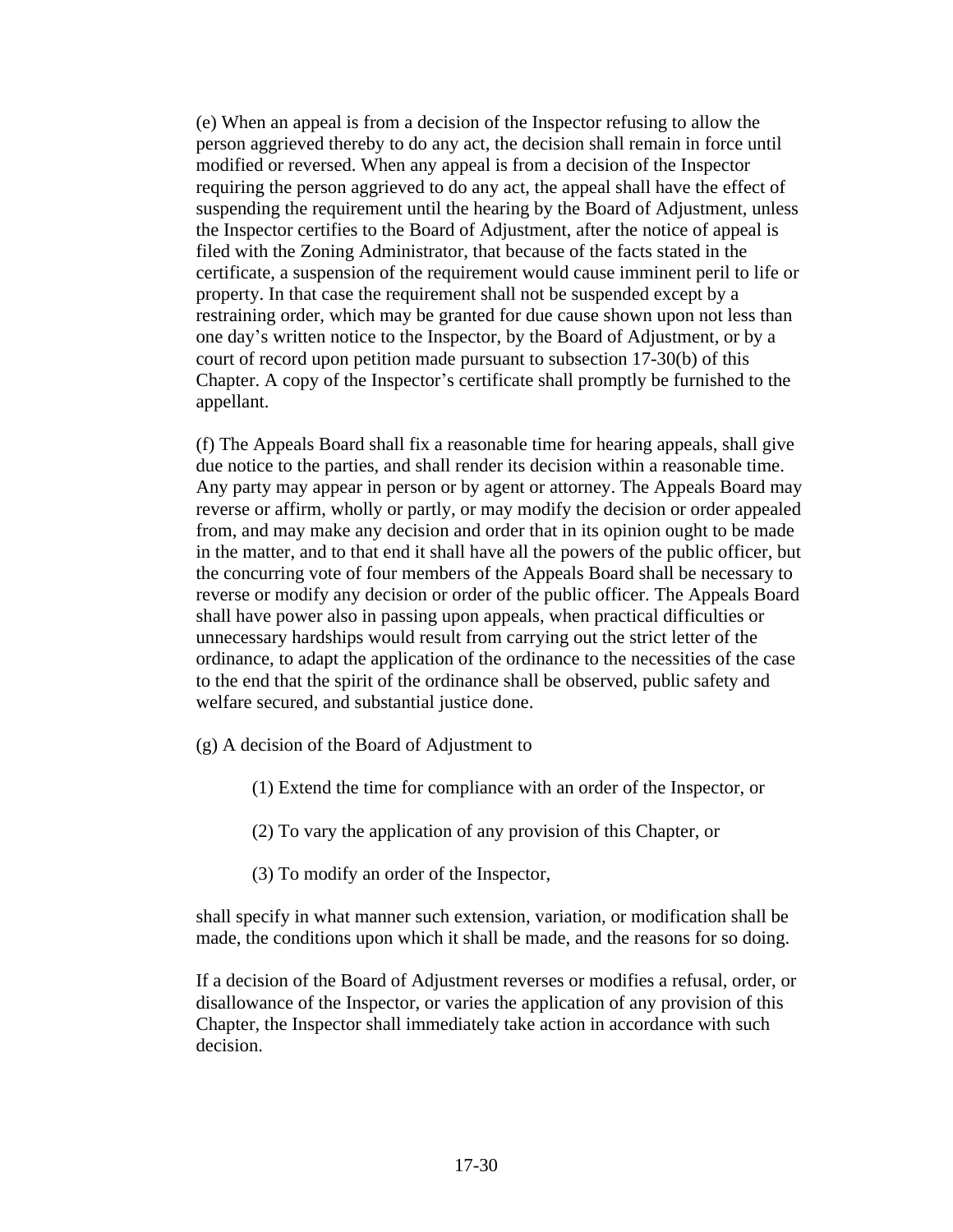(h) Every decision of the Board of Adjustment made under this Section shall be in writing, shall be promptly filed in the office of the Inspector and shall be open to public inspection. A certified copy of the decision shall be sent by mail, or otherwise, to the appellant.

(i) Nothing in this subsection shall be construed to prevent an owner or other party in interest from exercising the right of petition for judicial review of an order of the Inspector, as provided by general law and Section 17-30 of this Chapter.

### **Section 17-30 Judicial Review of Board of Adjustment Decisions**

(a) Review in the Nature of Certiorari. Every decision of the Board of Adjustment shall be subject to review by proceedings in the nature of certiorari instituted within 15 days of the decision of the Board of Adjustment, but not otherwise.

(b) Injunctive Relief. Any person aggrieved by an order issued by the Inspector or by the Board of Adjustment may petition the Superior Court of Orange County for an injunction restraining the Inspector from carrying out the order or decision. The court may, upon such petition, issue a temporary injunction restraining the Inspector pending a final disposition of the cause.

The petition shall be filed within thirty (30) days after the issuance of the order or the rendering of the decision. Hearings shall be had by the court on a petition within twenty (20) days, and shall be given preference over other matters on the court's calendar. The court shall hear and determine the issue raised and shall enter such final order or decree as law and justice may require.

It shall not be necessary to file bond in any amount before obtaining a temporary injunction under this paragraph.

## **Section 17-31 Failure to Comply With an Order**

(a) Upon order of the Inspector duly made and served as provided in this Chapter and within the time specified in the Inspector's order, it shall be unlawful for the owner of any dwelling or dwelling unit to fail, neglect, or refuse to repair, alter, or improve the same; to vacate and close the same; or remove or demolish the same.

(b) If the owner fails to comply with or appeal to the Board of Adjustment in a timely fashion an Inspector's order to repair, alter or improve or to vacate and close a dwelling or dwelling unit, the Inspector may cause such dwelling or dwelling unit to be repaired, altered or improved or to be vacated and closed.

The Inspector may also cause to be posted on the main entrance of any dwelling or dwelling unit so closed, a placard with the following words: "This building is unfit for human habitation; the use or occupation of this building for human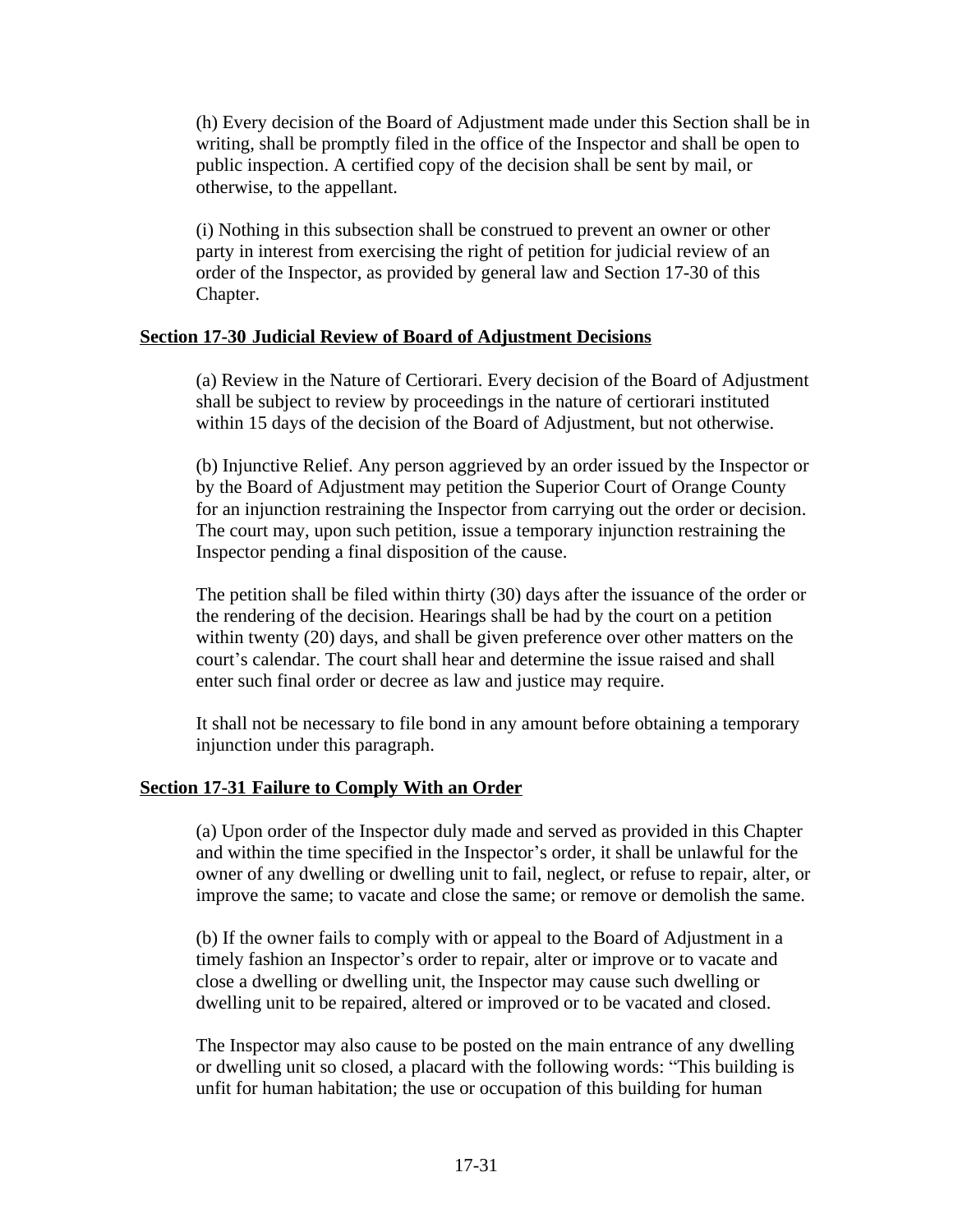habitation is prohibited and unlawful." Occupation of a building so posted shall constitute a Class 1 misdemeanor. (See also Section 17-36 of this Chapter.)

(c) If the owner fails to comply with or appeal to the Board of Adjustment in a timely fashion the Inspector's order to remove or demolish a dwelling or dwelling unit, the Inspector may cause such dwelling or dwelling unit to be removed or demolished

(d) The Inspector shall not exercise duties as set forth in subsections (b) and (c) of this section until the Town Council shall have by ordinance ordered the Inspector to proceed to effectuate the purpose of this Chapter with respect to the particular property or properties which the Inspector shall have found to be unfit for human habitation. The ordinance shall describe the property or properties affected by this Section. No such ordinance shall be adopted to require demolition of a dwelling until the owner has first been given a reasonable opportunity to bring it into conformity with the provisions of this Chapter. Such ordinance shall be recorded in the office of the Orange County Register of Deeds and shall be indexed in the name of the property owner in the grantor index.

# **Section 17-32 Abandonment of Property**

(a) If the Inspector has issued an order for a dwelling to be repaired, altered, improved or vacated and closed, as provided in Section 17-31 of this Chapter, and if the owner has vacated and closed such dwelling and kept it vacated and closed for a period of one year pursuant to the ordinance or order, then if the Town Council shall find that

(1) The owner has abandoned the intent and purpose to repair, alter or improve the dwelling in order to render it fit for human habitation;

(2) That the continuation of the dwelling in its vacated and closed state would be inimical to the health, safety, and welfare of the municipality in that the dwelling would continue to deteriorate;

(3) That the dwelling would create a fire and safety hazard;

(4) That the dwelling would be a threat to children and vagrants;

(5) That the dwelling would attract persons intent on criminal activities;

(6) That the dwelling would cause or contribute to blight and the deterioration of property values in the area; and

(7) That the dwelling would render unavailable property and a dwelling which might have otherwise have been made available to ease the persistent shortage of decent and affordable housing in this State,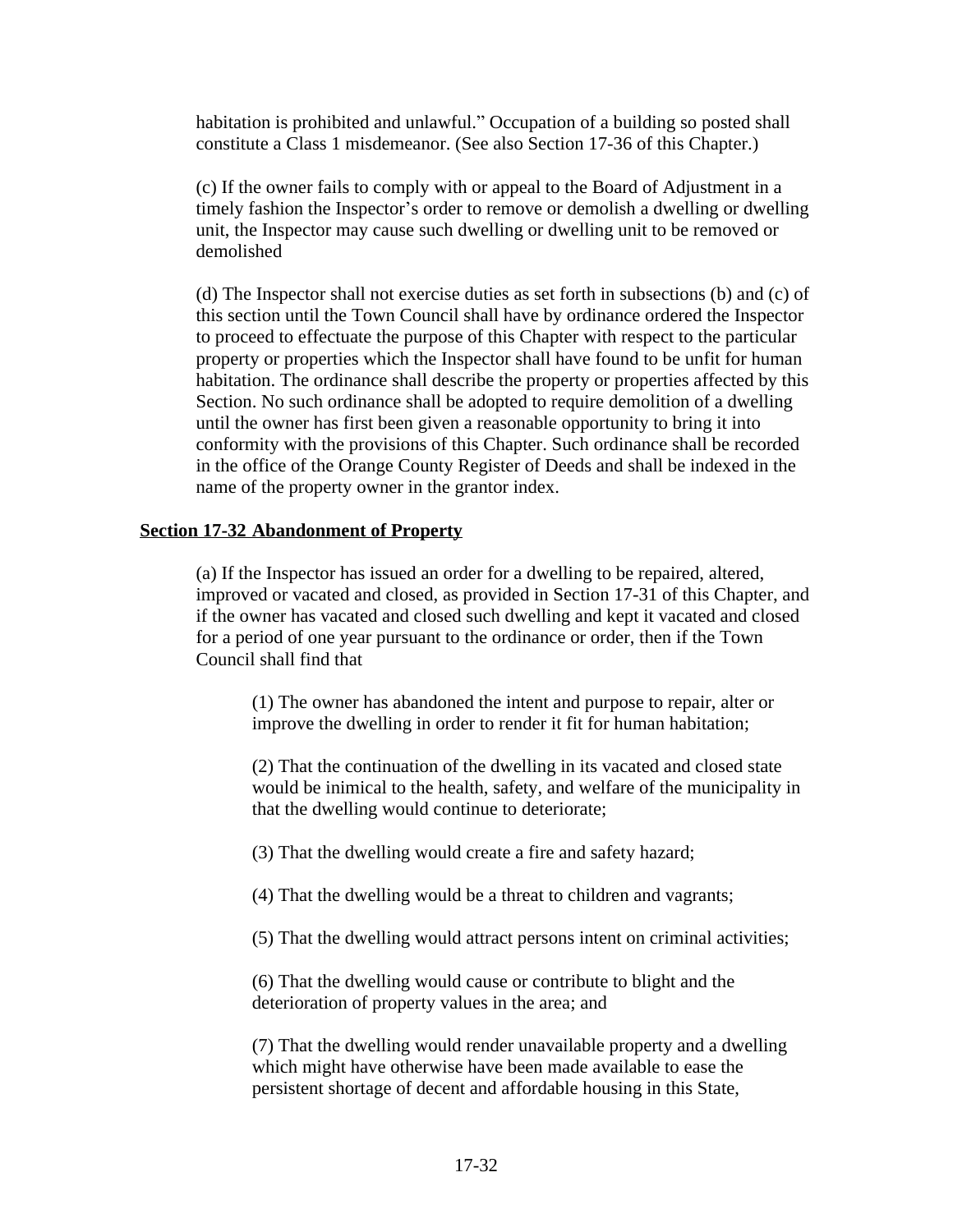then in such circumstances, the Town Council may, after the expiration of such one-year period, enact an ordinance and serve such ordinance on the owner setting forth the following:

(i) If it is determined that the repair of the dwelling to render it fit for human habitation can be made at a cost of fifty percent (50%) or less of the then current value of the dwelling, the ordinance shall require that the owner either repair or demolish and remove the dwelling with 90 days; or

(ii) If it is determined that the repair of the dwelling to render it fit for human habitation can only be made at a cost exceeding fifty percent (50%) of the then current value of the dwelling, the ordinance shall require the owner to demolish and remove the dwelling within 90 days.

(b) The ordinance in subsection (a) of this section shall be recorded in the office of the Orange County Register of Deeds and shall be indexed in the name of the property owner in the grantor index. If the owner fails to comply with this ordinance, the Inspector shall effectuate the purpose of the ordinance.

#### **Section 17-33 Failure to Vacate the Premises**

(a) If any occupant fails to comply with an order to vacate a dwelling, the Inspector may file a civil action in the name of the Town of Carrboro to remove such occupant. The action to vacate the dwelling shall be commenced in the nature of summary ejectment and shall be commenced by filing a complaint naming as parties-defendant any person occupying such dwelling.

(b) The clerk of superior court shall issue a summons requiring the defendant to appear before a magistrate at a certain time, date and place not to exceed 10 days from the issuance of the summons to answer the complaint. The summons and complaint shall be served as provided in N.C. G. S. § 42-29. The summons shall be returned according to its tenor, and if on its return it appears to have been duly served, and if at the hearing the Inspector produces a certified copy of an ordinance adopted by the Town Council pursuant to subsection 17-31(c) of this Chapter authorizing the Inspector to proceed to vacate the occupied dwelling, the magistrate shall enter judgment ordering the premises to be vacated and that all persons be removed. The judgment ordering that the dwelling be vacated shall be enforced in the same manner as the judgment for summary ejectment entered under G.S. § 42-30.

An appeal from any judgment entered hereunder by the magistrate may be taken as provided by in G.S. § 7A-228, and the execution of such judgment may be stayed as provided in G.S. § 7A-227.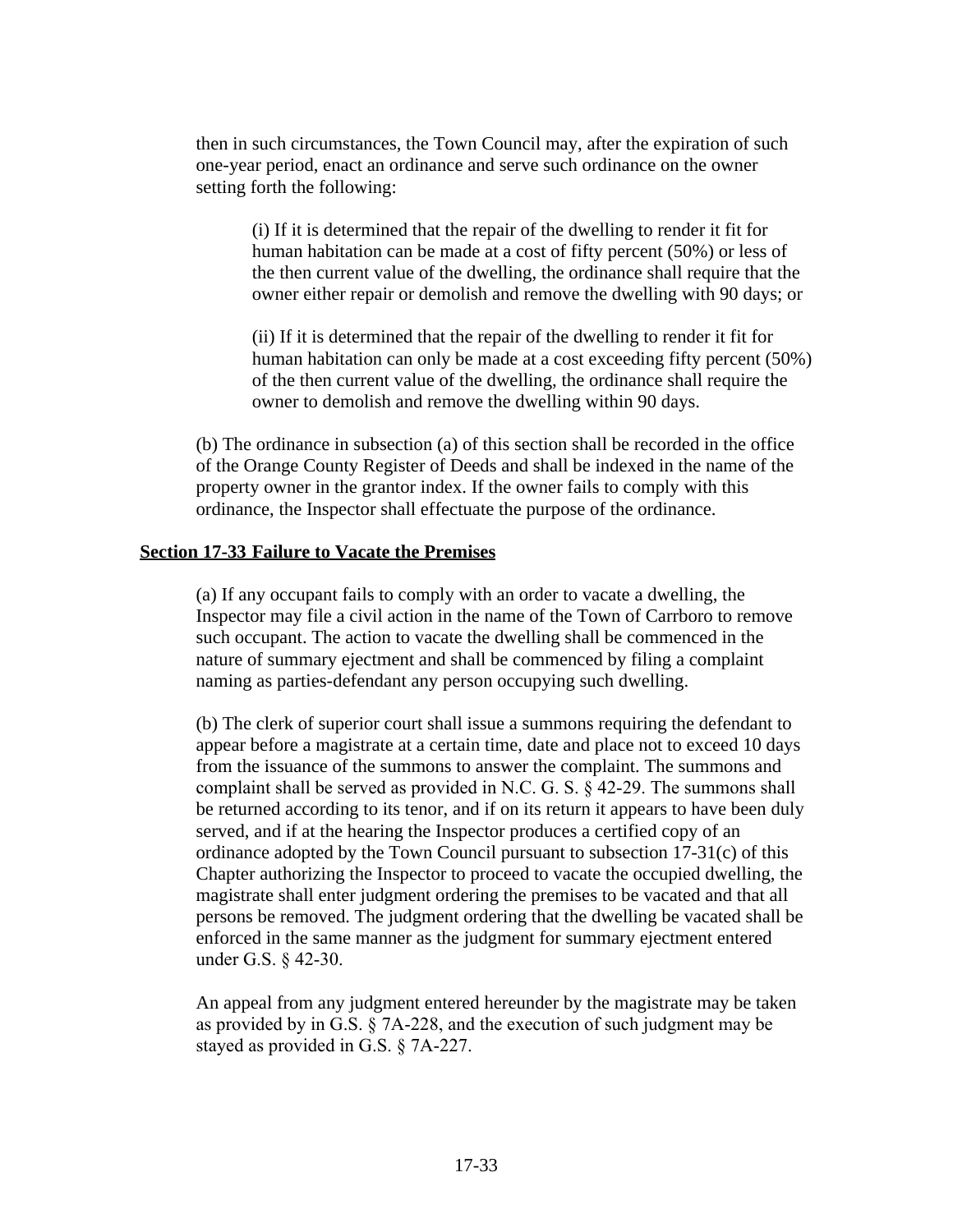(c) An action to remove an occupant of a dwelling who is a tenant of the owner may not be in the nature of a summary ejectment proceeding pursuant to this subsection unless such occupant was served with notice at least thirty (30) days before the filing of the summary ejectment proceeding that the Town Council has ordered the Inspector to proceed to exercise the Inspector's duties under subsection 17-31(c) of this Chapter to vacate and close or remove and demolish the dwelling.

# **Section 17-34 Supplemental Powers of the Inspector and Board of Adjustment**

If any dwelling is erected, constructed, altered, repaired, maintained, or used in violation of this Chapter or of any ordinance or code adopted under authority of this Chapter or any valid order or decision of the Inspector or the Board of Adjustment made pursuant to any ordinance or code adopted under authority of this Chapter, the Inspector or Board of Adjustment may institute any appropriate action or proceedings

(1) To prevent the unlawful erection, construction, reconstruction, alteration or use of the dwelling;

(2) To restrain, correct or abate the violation;

(3) To prevent the occupancy of the dwelling; or

(4) To prevent any illegal act, conduct or use in or about the premises of the dwelling.

# **Section 17-35 Service of Orders, Complaints and Certificates**

(a) Orders, complaints and certificates issued by the Inspector shall be served upon persons either personally or by registered or certified mail. When service is made by registered or certified mail, a copy of the order, complaint or certificate may also be sent by regular mail. Service shall be deemed sufficient if the registered or certified mail is unclaimed or refused, but the regular mail is not returned by the post within ten days after the mailing. If regular mail is used, a notice of the pending proceedings shall be posted in a conspicuous place on the premises affected.

(b) If the identities of any owners or whereabouts of persons are unknown and cannot be ascertained by the Inspector in the exercise of reasonable diligence, or, if the owners are known but have refused to accept service by registered or certified mail, the Inspector shall make an affidavit to that effect. Then the serving of an order, complaint or certificate upon the persons may be made by publication in the manner prescribed in the North Carolina Rules of Civil Procedure. When service is made by publication, a notice of the pending proceeding shall be posted in a conspicuous place on the premises thereby affected.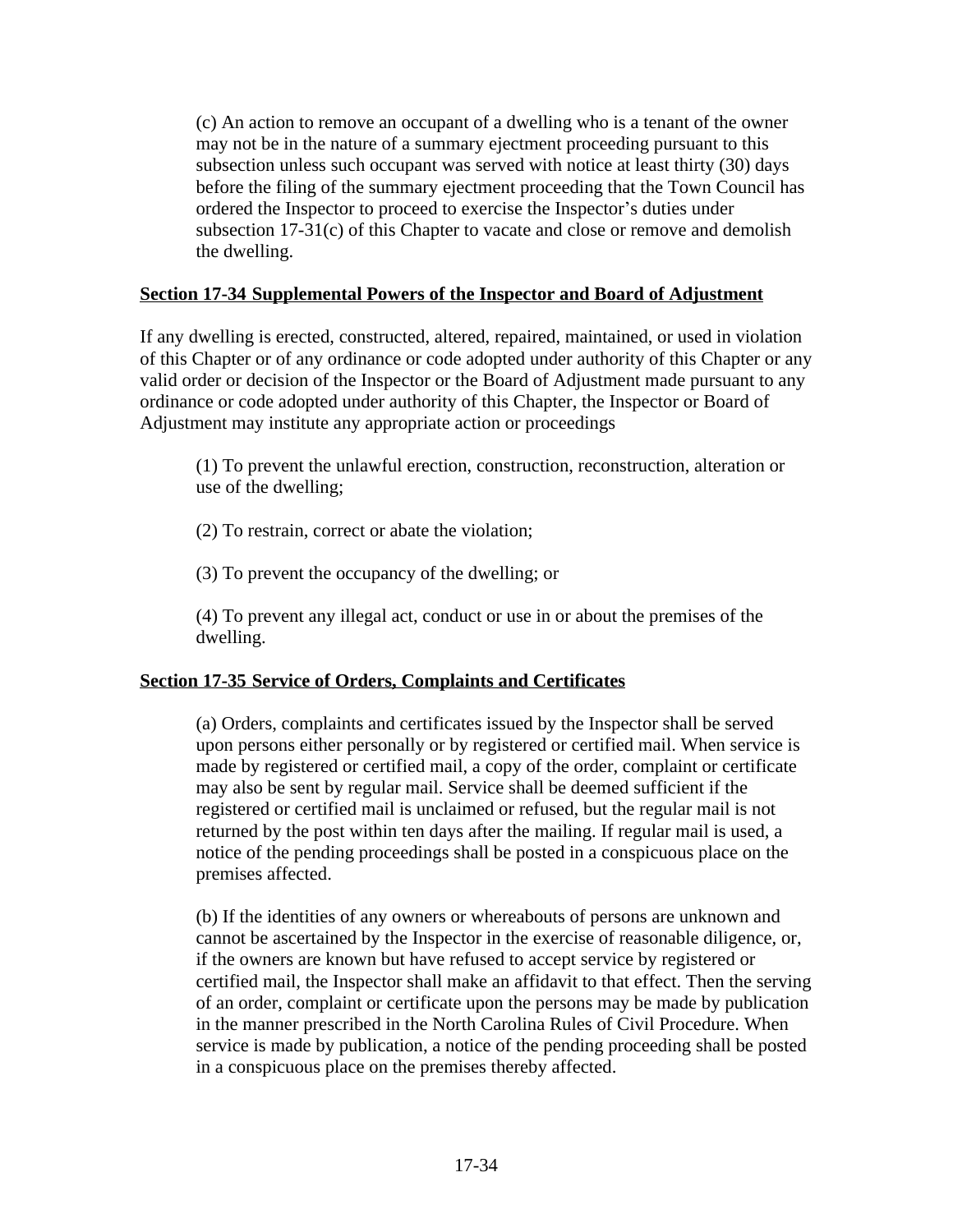## **Section 17-36 In Rem Action by Inspector; Placarding**

After failure of an owner of a dwelling to comply with an order of the Inspector issued pursuant to the provisions of this Chapter, and upon adoption by the Town Council of an ordinance authorizing and directing him to do so, as provided by G.S. § 160A-443 and subsection 17-31(c) of this Chapter, the Inspector shall proceed

(1) To cause such dwelling or dwelling unit to be repaired, altered, or improved to comply with the minimum standards of fitness established by this Chapter; or

(2) To be vacated and closed and removed or demolished, as directed by the ordinance of the Town Council.

The Inspector shall also cause to be posted on the main entrance of such dwelling or dwelling unit a placard with the following words: "This building is unfit for human habitation; the use or occupation of this building for human habitation is prohibited and unlawful."

See also subsection 17-31(b) of this Chapter.

# **Section 17-37 Cost a Lien on the Premises**

(a) The amount of the cost of such repairs, alterations or improvements, or vacating and closing, or removal or demolition by the Inspector, shall be a lien against the real property for which such cost was incurred. The lien shall be filed, have the same priority and be collected as the lien for special assessment as provided by G.S. Chapter 160A, Article 10.

(b) If the real property upon which the cost was incurred is located within the corporate limits of the Town of Carrboro, then the amount of the cost is also a lien on any other real property of the owner located with the Carrboro Town limits or within one mile thereof except for the owner's primary residence. This additional lien herein provided is inferior to all prior liens and shall be collected as a money judgment.

(c) If the dwelling is removed or demolished by the Inspector, the Inspector shall sell the materials of such dwellings and any personal property, fixtures or appurtenances found in or attached to the dwelling, and shall credit the proceeds of such sale against the cost of the removal or demolition. Any balance remaining shall be deposited in the superior court by the Inspector, shall be secured in such manner as may be directed by such court, and shall be disbursed by such court to the persons found to be entitled thereto by final order or decree of such court.

(d) *Intentionally blank*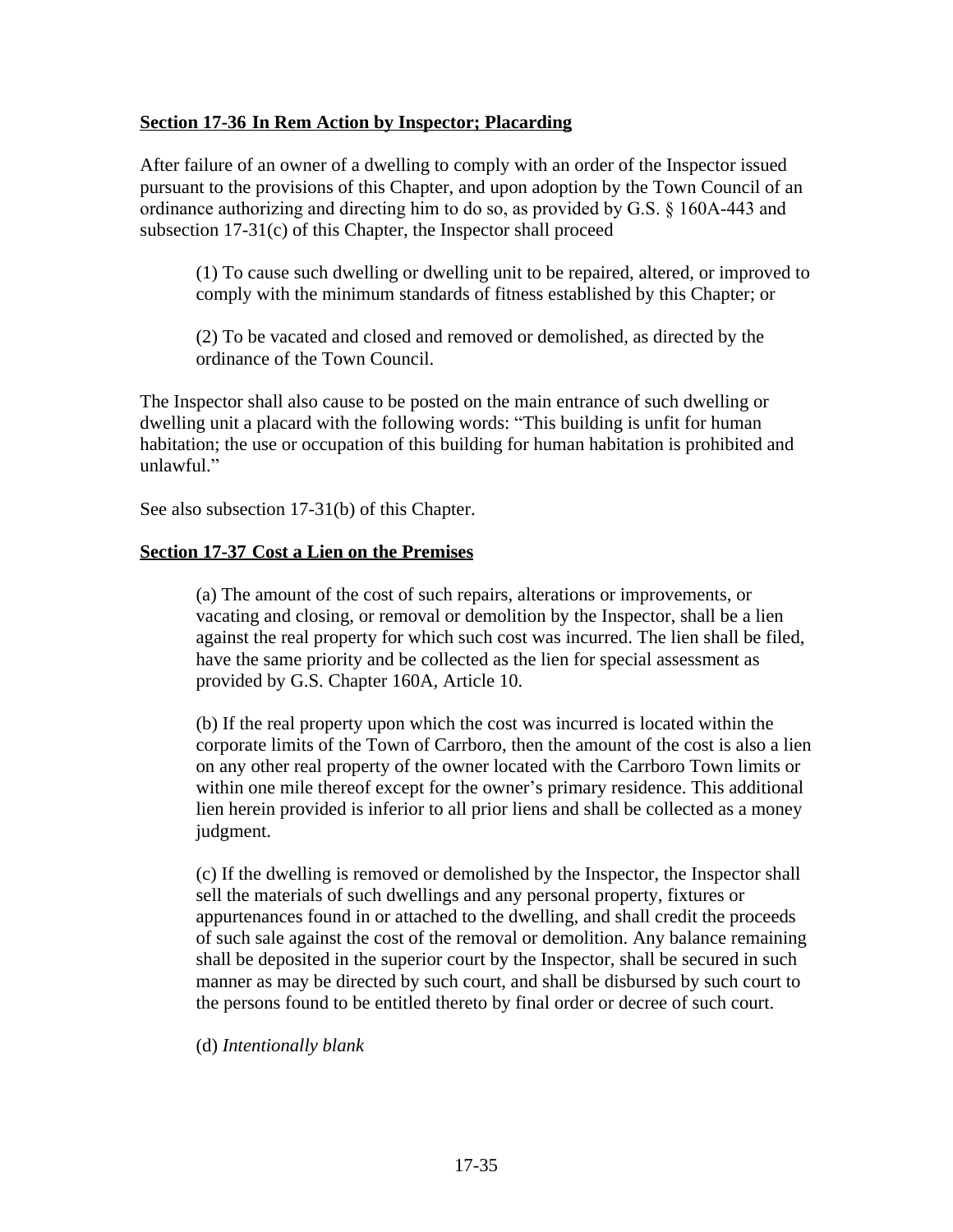(e) Nothing in this section shall be construed to impair or limit in any way the power of the Town to define and declare nuisances and to cause their removal or abatement by summary proceedings, or otherwise.

# **Section 17-38. Rehabilitating Dwellings for Affordable Housing**

(a) Whenever a determination is made pursuant to Section 17-28 that a dwelling must be vacated and closed, or removed or demolished, notice of the order shall be given by first-class mail to any organization that has filed a written request for such notices. The Inspector or Town Clerk shall certify the mailing of notices, and the certification shall be conclusive in the absence of fraud.

(b) A minimum period of forty-five (45) days from the mailing of such notice shall be given before removal or demolition by action of the public officer, to allow the opportunity for any organization to negotiate with the owner to make repairs, lease, or purchase the property for the purpose of providing affordable housing.

(c) Only an organization that has filed a written request for such notices may raise the issue of failure to mail such notices, and the sole remedy shall be an order requiring the Inspector to wait forty-five (45) days before causing the removal or demolition.

# **Section 17-39 Penalties and Remedies for Violations**

(a) Pursuant to G.S. § 14-4, violations of the provisions of this Chapter or failure to comply with any of its requirements shall constitute a misdemeanor. Any person who violates this Chapter or who fails to comply with any of its requirements shall upon conviction thereof be fined not more than five hundred dollars (\$500.00) and in addition shall pay all court costs and expenses in the case.

(b) Any act constituting a violation of the provisions of this ordinance or a failure to comply with any of its requirements shall subject the offender to a civil penalty of one hundred dollars (\$100.00).

(c) Each day any violation continues after notification that such violation exists by the Inspector shall be considered a separate offense.

(d) If the offender fails to pay this penalty or take an appeal to the Board of Adjustment within fifteen (15) days after being cited for a violation, the penalty may be recovered by the Town in a civil action in the nature of a debt.

(e) This ordinance may also be enforced by any appropriate equitable action.

# **Section 17-40 Conflict with Other Provisions**